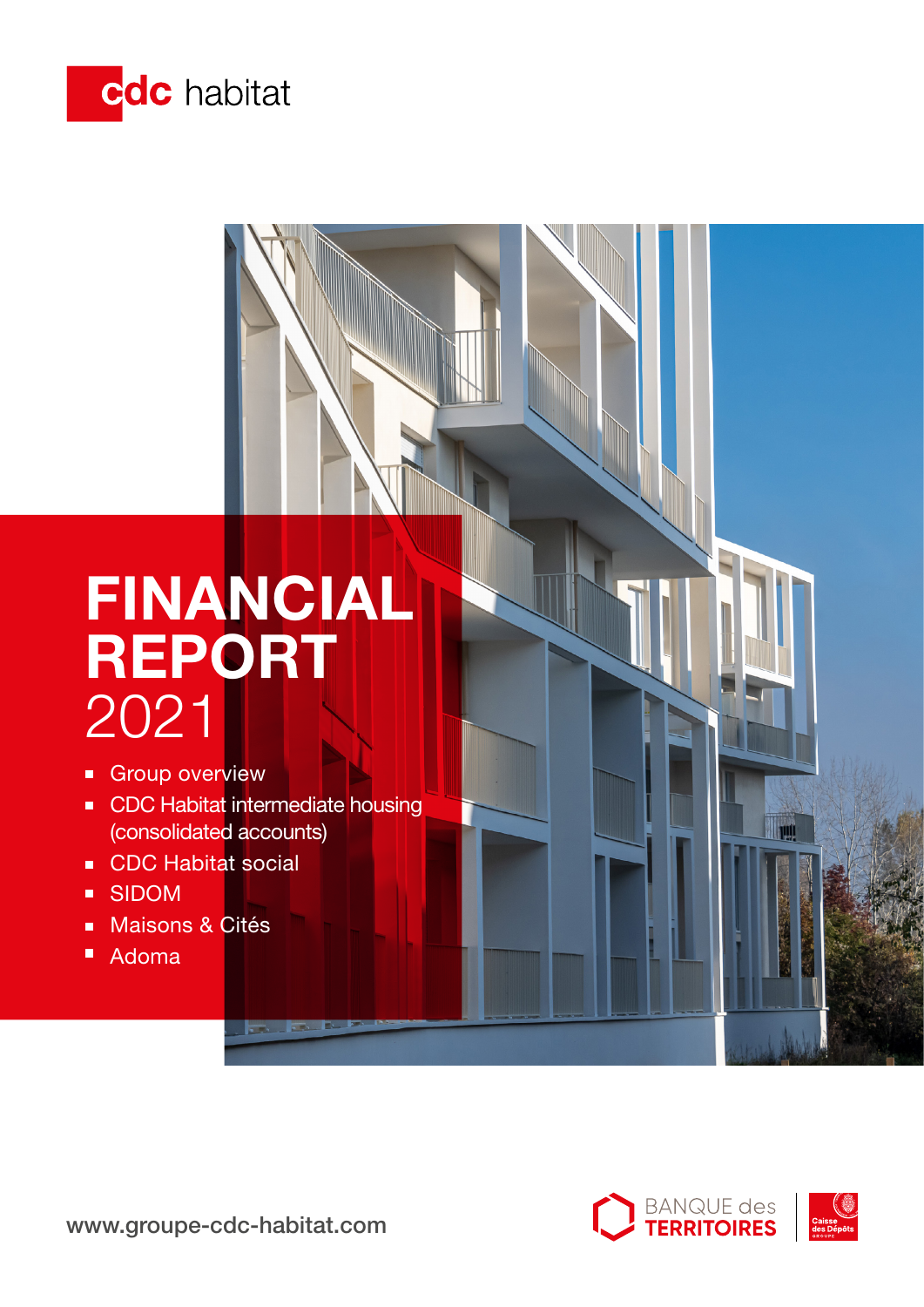GROUP **OVERVIEW**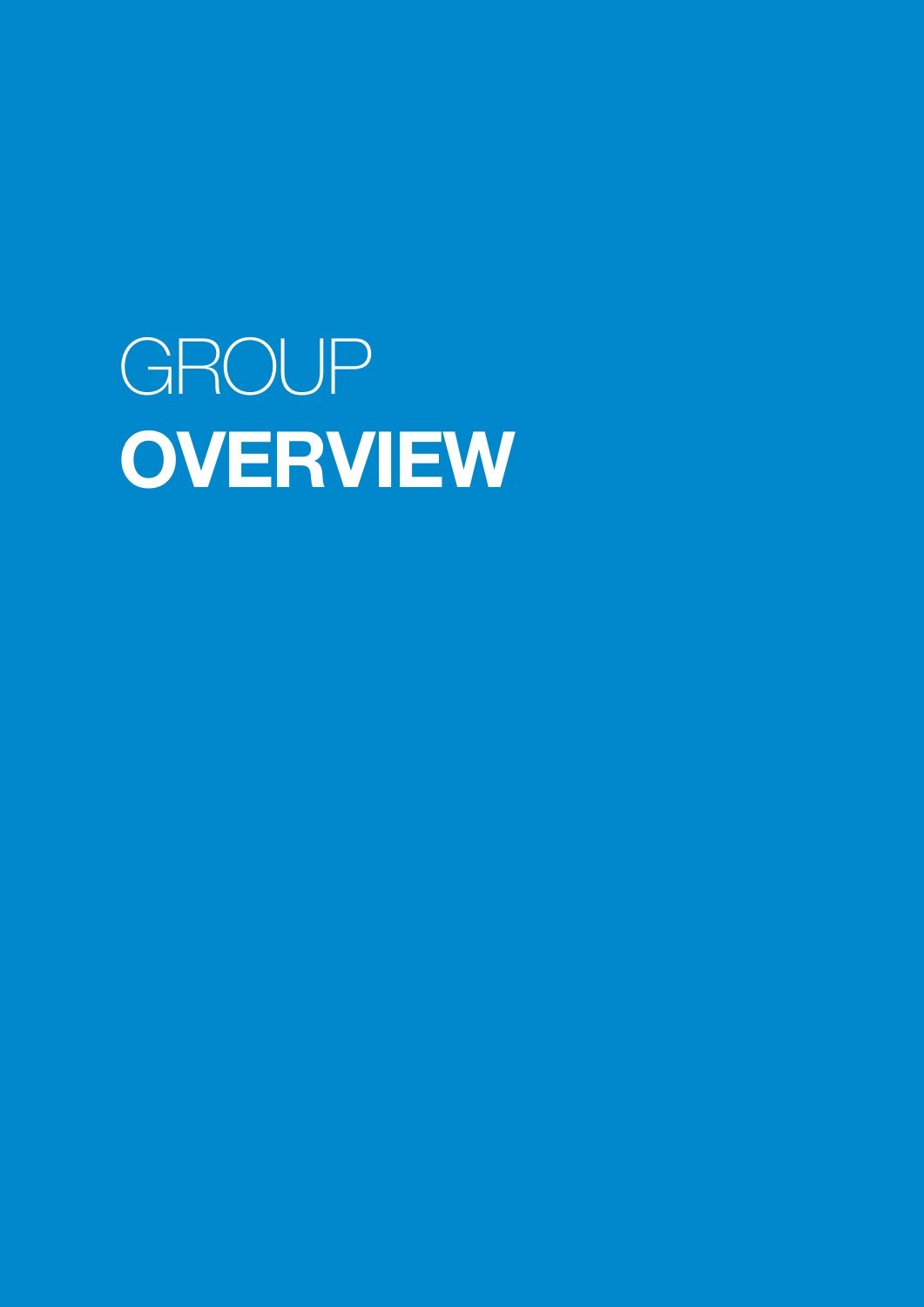#### "VEFA 40 000" stimulus plan and call for projects to build 30,000 units of social housing

The Group continued to invest as part of the "VEFA 40 000" stimulus plan with 11,118 new builds launched in 2021, bringing the total to 21,611 since the programme began.

In early 2021, the Group put out a call for projects to build 30,000 units of social housing for rent over two years. The programme is backed by CDC Habitat Group.

At end-2021, operations approved by CDC Habitat and the social housing bodies represented development potential of 18,900 units of social housing; the number of accreditations obtained in 2021 totalled 12,849 units.

### Partners

In 2021, CDC Habitat continued to partner the restructuring of the French social support sector. It entered into new partnership agreements and acquired stakes in operators within the sector. At end-2021, 35 partnership agreements had been signed (including 11 in 2021), representing nearly 296,000 units of housing for a provisional budget of €436 million (of which €270 million has already been committed). This process will be actively pursued into 2022.

#### Supporting housing associations experiencing financial difficulties

In total, since the launch of housing association support measures, 309 units of housing have been acquired, including 193 in 2021.

At end-2021, around 20 emergency agreements had been signed, representing support for over 1,100 housing units. CDC Habitat Action Copropriétés is involved in two redevelopment concessions (Marseille Parc Corot and Saint-Etienne du Rouvray).

#### Development of Group Strategic Project 2026

- ■ Group Strategic Project 2026 is built around four Group stakeholders (the Company, Customers, Local and regional government, Partners and Employees) and aims to boost CDC Habitat's role as a global real estate operator acting in the public interest;
- ■ broken down into local and regional development projects factoring in development, work on the property portfolio and environmental and social commitments;
- updating of the Group's CSR policy.

#### Launch of a project to develop the territorial organisation structure

Creation of multi-party agencies in mid-2022 (outside the Paris region) to manage both social rental housing, intermediate rental housing and free-market housing, making it possible to tackle all residential trajectories and housing issues for our local government partners.

#### Commitments to the National Low Carbon Strategy

Property portfolio energy consumption was reduced to 137 kWhep/sq.m./year; 0.8% of the portfolio with an F or G energy label still has to be retrofitted; 30,000 sq.m. were offset with CDC Biodiversité within the scope of the Nature 2050 programme.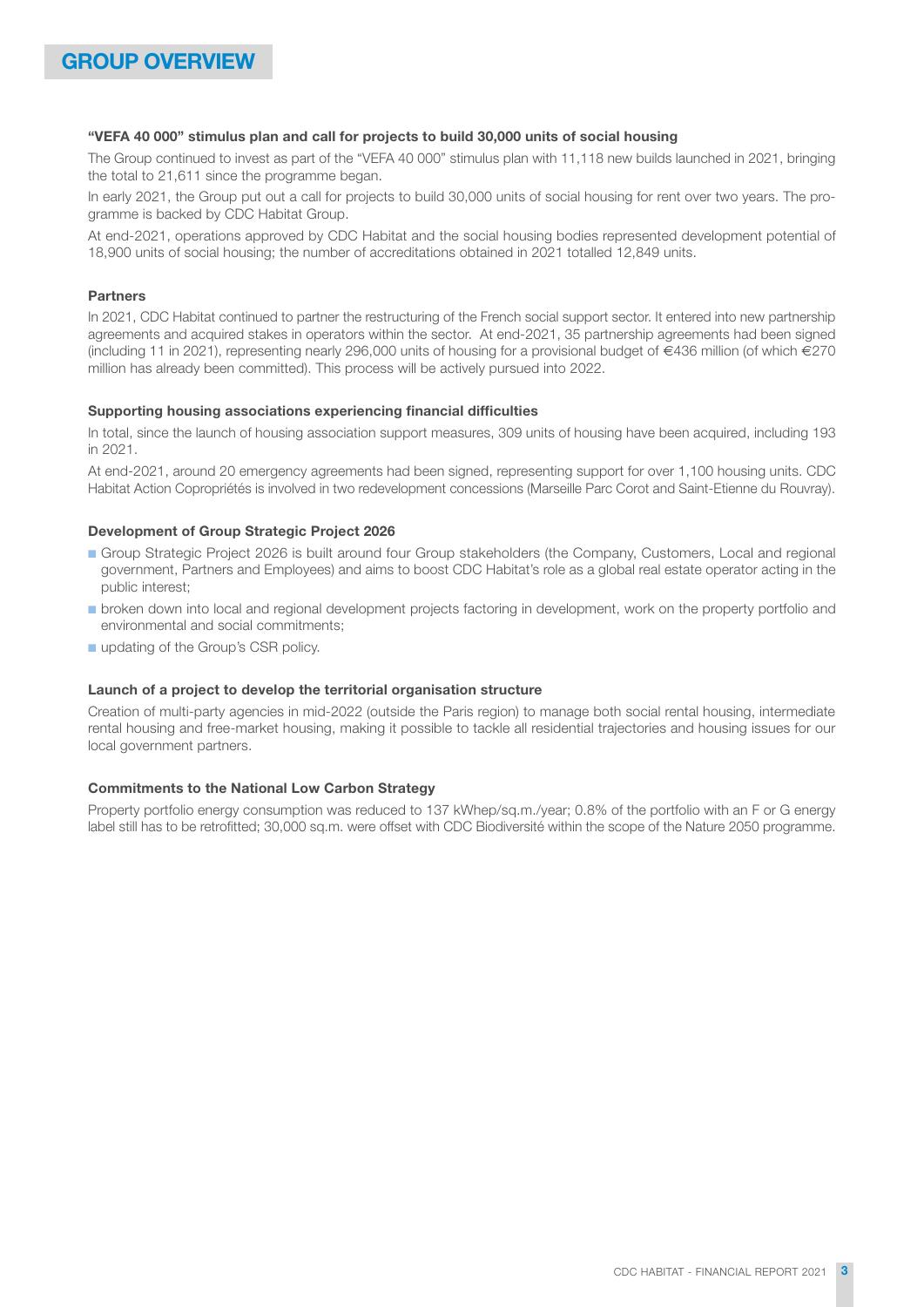## GROWTH IN PORTFOLIO

In 2021, CDC Habitat Group's owned portfolio grew by 0.6% (3,187 units) and the managed portfolio increased by 1.3% (+6,636 units), due to:

- delivery of 17,394 new units, including acquisitions and housing for first-time buyers;
- disposal of 3,582 units (excluding property development);
- demolition of 4,663 units, mostly belonging to Adoma (3,871 units);
- the end of administrative long leases or construction leases for 784 units;
- outsourcing to external management companies for 579 units;
- miscellaneous adjustments for a negative 1,150 units on CDC Habitat social's books following the transfer of households on administrative long leases.



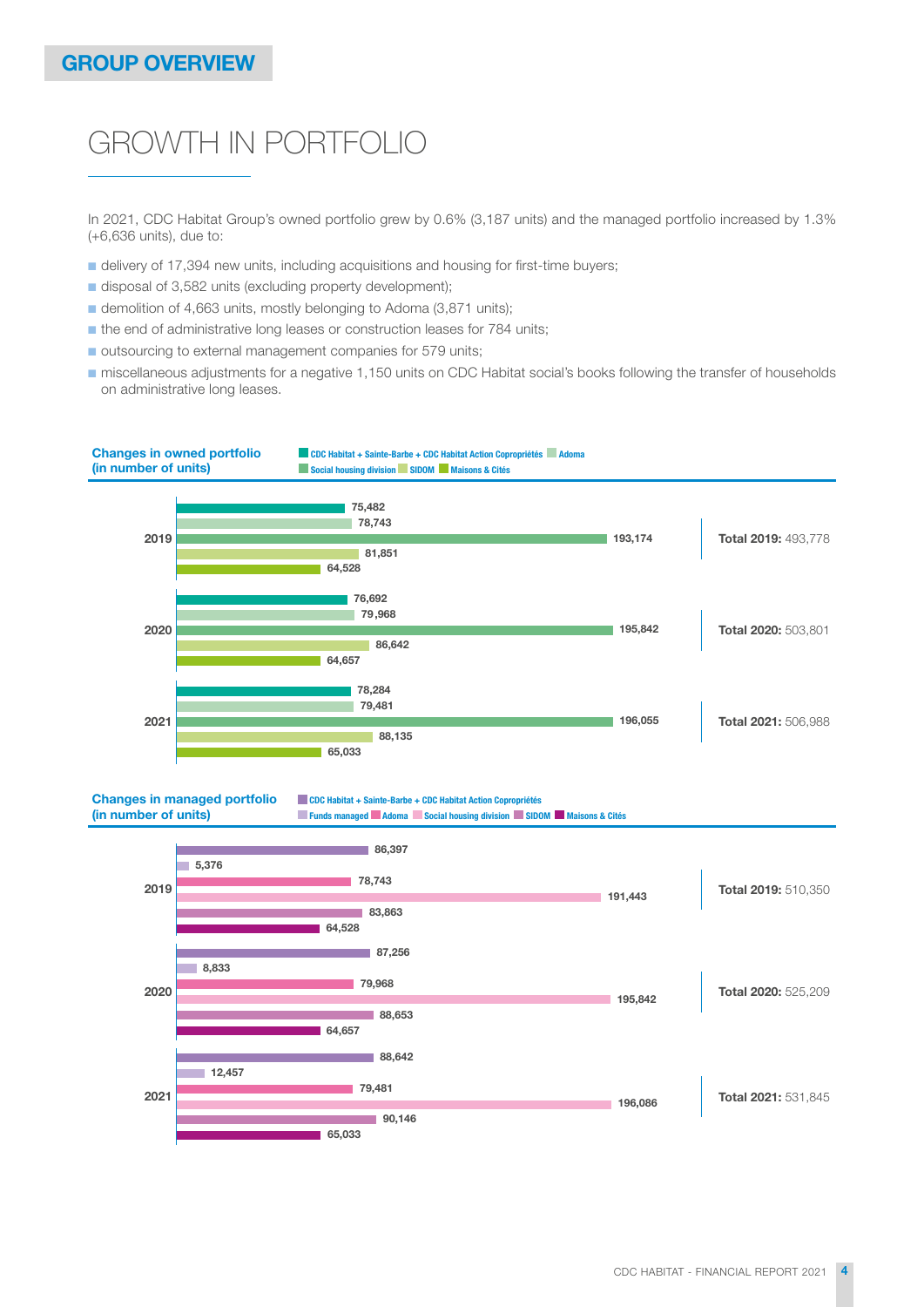## NET RENTAL INCOME

Net rental income grew by 3.0% for the year to €2,739.5 million.

The **Consolidated division,** reported net rental income of €597.8 million, up 4.8% (or €27.5 million) for the year:

- gross rental income grew by €22 million (or 4%), driven by the full-year impact of housing acquired in 2020 (up €14.5 million), new deliveries (up €14.1 million), less the drop in rents from units sold (down €10.0 million);
- income from other activities grew by 17.7%, or by  $€5.2$  million to  $€34.6$  million, thanks to strong growth in management fees from third parties.

The Social housing division, reported net rental income of €917.5 million in 2021, 2.9% or €25.6 million higher than in 2020, under the combined impacts of:

- ■ the €20.5 million increase in net rental income, including €26.3 million related to acquisitions and new builds, €3.2 million from existing property and a drop of €9 million from units sold off;
- lower losses on recoverable rental charges (€2.9 million) and bad debts (€1.9 million).

The SIDOM division's, income grew by  $\in 18.3$  million to  $\in 478.1$  million, reflecting the  $\in 17.7$  million increase in rental income (including +€13.1 million for new deliveries, +€2.3 million due to a reduction in vacancy rates, lower bad debts (+€1.7 million) and higher losses on recoverable rental charges (-€1.3 million).

Maisons & Cités generated net rental income of €292.1 million, which was stable when compared to 2020 (up 1.1%).

Adoma's revenue grew by  $+1.2\%$  year on year to  $\in$ 454.0 million.



Net rental income and Adoma revenue (€ million) 2019 2019 2021 2021 2021 2021

\*CDC Habitat's consolidated financial statements are prepared under IFRS. The other entities are accounted for under French Gaap.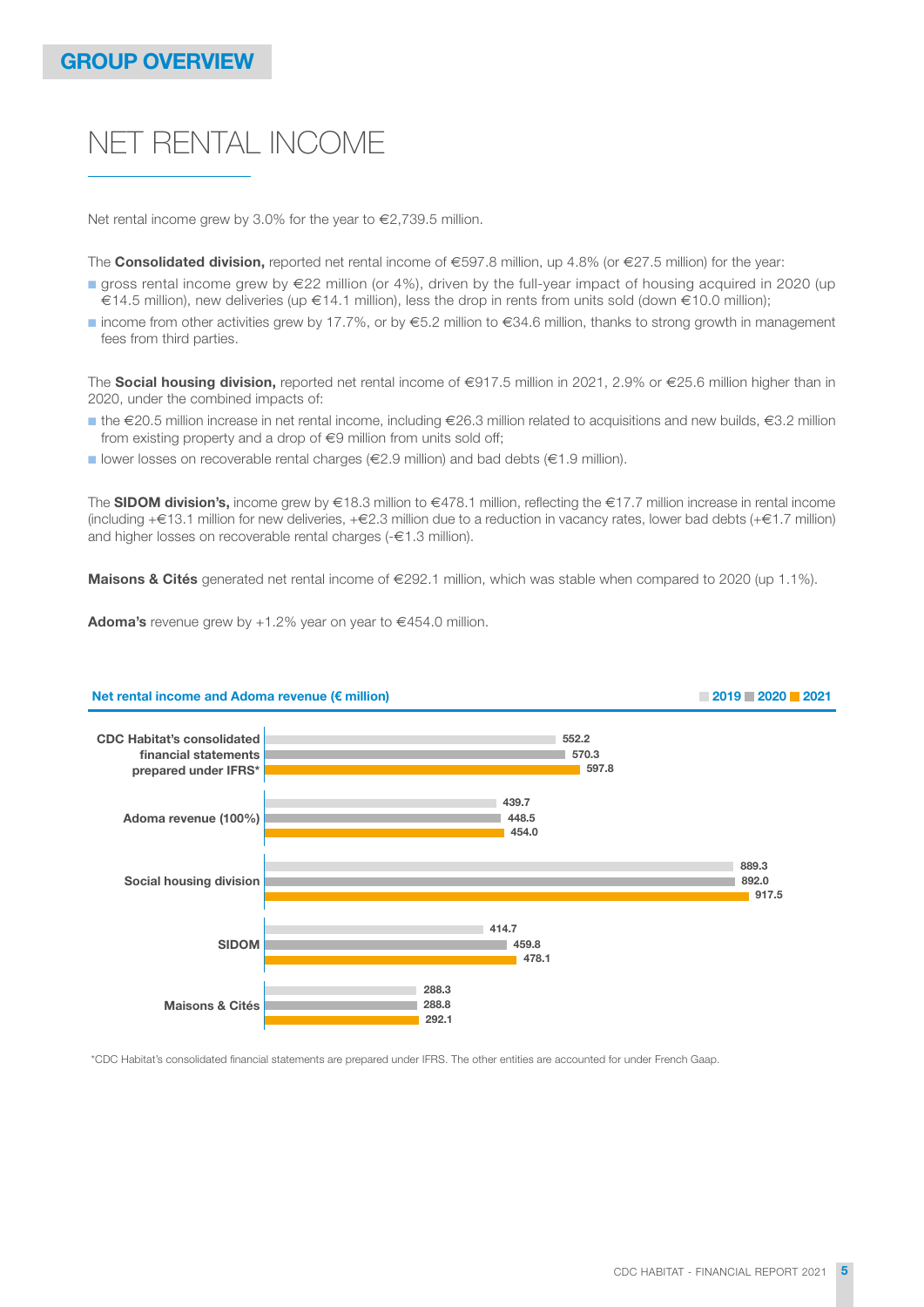# SIGNIFICANT INVESTMENT EFFORT

## Investments in SOs by structure

| CDC Habitat Group (€ million)                                    |                         |                         |                         |                                |
|------------------------------------------------------------------|-------------------------|-------------------------|-------------------------|--------------------------------|
|                                                                  | <b>Reported</b><br>2019 | <b>Reported</b><br>2020 | <b>Reported</b><br>2021 | <b>Cumulative</b><br>2019/2021 |
| <b>INVESTMENT IN DEVELOPMENT (<math>\epsilon</math> million)</b> |                         |                         |                         |                                |
| CDC Habitat + STB + CDC Action Copros                            | 961.5                   | 2.742.5                 | 1.596.0                 | 5,299.9                        |
| Funds managed                                                    | 748.1                   | 1,316.3                 | 1.354.3                 | 3,418.7                        |
| Adoma                                                            | 258.6                   | 196.9                   | 206.2                   | 661.6                          |
| Social housing division                                          | 698.5                   | 477.4                   | 646.1                   | 1,821.9                        |
| <b>SIDOM</b>                                                     | 411.1                   | 349.9                   | 568.0                   | 1,328.9                        |
| Maisons & Cités                                                  | 57.4                    | 92.7                    | 117.0                   | 267.1                          |
| <b>Total CDC Habitat Group</b>                                   | 3,135.1                 | 5,175.6                 | 4,487.5                 | 12,798.1                       |
| <b>INVESTMENT IN WORK ON THE EXISTING PORTFOLIO (€ million)</b>  |                         |                         |                         |                                |
| CDC Habitat + STB + CDC Habitat Action Copros                    | 67.1                    | 66.8                    | 93.3                    | 227.2                          |
| Adoma                                                            | 44.6                    | 31.2                    | 32.8                    | 108.6                          |
| Social housing division                                          | 181.3                   | 144.9                   | 160.8                   | 486.9                          |
| <b>SIDOM</b>                                                     | 113.5                   | 88.3                    | 120.4                   | 322.2                          |
| Maisons & Cités                                                  | 116.8                   | 193.5                   | 292.3                   | 602.6                          |
| <b>Total CDC Habitat Group</b>                                   | 523.3                   | 524.7                   | 699.5                   | 1,747.5                        |
| <b>TOTAL INVESTMENT IN SOS</b>                                   |                         |                         |                         |                                |
| CDC Habitat + STB + CDC Habitat Action Copros                    | 1.028.6                 | 2.809.3                 | 1.689.3                 | 5,527.1                        |
| Funds managed                                                    | 748.1                   | 1,316.3                 | 1.354.3                 | 3,418.7                        |
| Adoma                                                            | 303.2                   | 228.1                   | 239.0                   | 770.2                          |
| Social housing division                                          | 879.7                   | 622.3                   | 806.8                   | 2,308.8                        |
| <b>SIDOM</b>                                                     | 524.6                   | 438.2                   | 688.3                   | 1,651.1                        |
| Maisons & Cités                                                  | 174.2                   | 286.1                   | 409.3                   | 869.6                          |
| <b>Total CDC Habitat Group</b>                                   | 3,658.4                 | 5,700.3                 | 5.187.0                 | 14,545.6                       |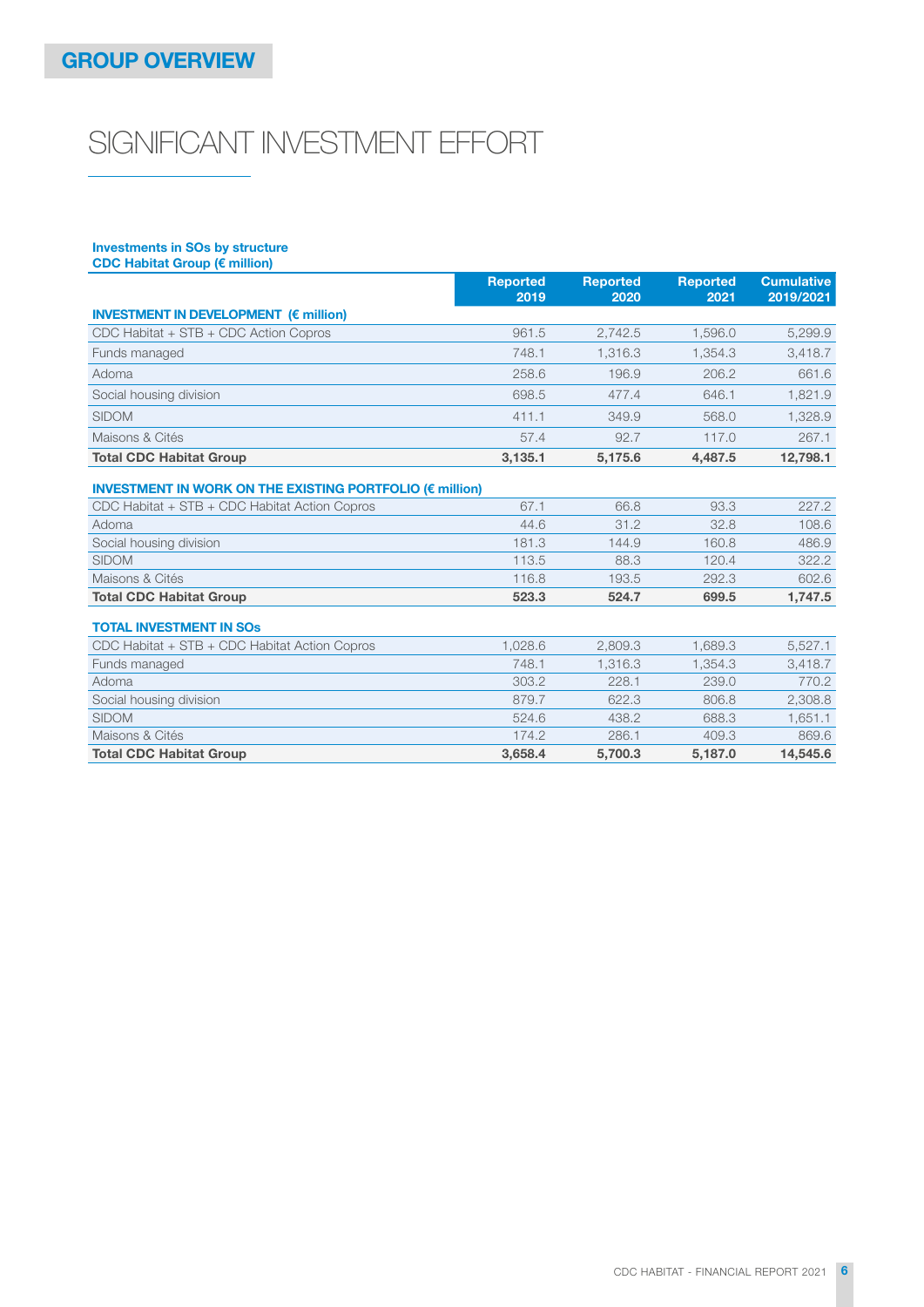## EFFICIENT MANAGEMENT

An overview of the Group's operating and financial ratios highlights the following developments:

- the Group's relet vacancy rate increased by 0.24 points to 1.87%, compared to 1.63% in 2020. The increase was especially marked at Consolidated Division level (in line with a large volume of deliveries) and at Maisons et Cités;
- monitoring and support initiatives deployed at Group level have helped to keep bad debts at a very low level;
- the average ratio of management costs/net rental income at Group level came in at 27.8%;
- maintenance expenditure represented 11.2% of the Group's consolidated net rental income, an increase of 0.6 points. The highest level of 15.6% was reported by Adoma. Recurring maintenance expenditure throughout the Group averaged € 557/unit in 2021. The ratios of the emergency accommodation division measured in proportion to net income are higher due to the specific features of its portfolio;
- the average EBITDA and recurring operating income margin at end-2021 was 46%, with big differences between entities;
- the net debt / net rental income ratio was stable in all entities and it remained low for Adoma.

| <b>GROUP</b> | <b>CDC Habitat</b><br>consolidated<br>financial<br><b>statements</b><br>prepared<br>under <b>IFRS</b> | <b>Social</b><br>housing<br>division | <b>Adoma</b> | <b>SIDOM</b> | <b>Maisons</b><br>& Cités |
|--------------|-------------------------------------------------------------------------------------------------------|--------------------------------------|--------------|--------------|---------------------------|
|              |                                                                                                       |                                      |              |              |                           |
| 1.87%        | 3.20%                                                                                                 | 1.77%                                | 1.16%        | 1.41%        | 1.14%                     |
| 1.63%        | 2.69%                                                                                                 | 1.71%                                | 1.01%        | 1.63%        | 0.76%                     |
| 1.37%        | 2.29%                                                                                                 | 1.13%                                | nd           | nd           | 0.66%                     |
| 1.14%        | 1.83%                                                                                                 | 1.11%                                | nd           | nd           | 0.31%                     |
| 1.5%         | 1.2%                                                                                                  | 1.0%                                 | 1.5%         | 2.4%         | 1.3%                      |
| 1.6%         | 1.2%                                                                                                  | 1.1%                                 | 1.6%         | 2.4%         | 1.5%                      |
| 27.8%        | 32.5%                                                                                                 | 26.1%                                | 33.5%        | 24.0%        | 25.2%                     |
| 26.0%        | 27.3%                                                                                                 | 25.0%                                | 32.0%        | 24.6%        | 23.3%                     |
|              |                                                                                                       |                                      |              |              |                           |
| €557         | €631                                                                                                  | €545                                 | €473         | €590         | €558                      |
| €530         | €609                                                                                                  | €505                                 | €479         | €588         | €488                      |
| 11.2%        | 9.1%                                                                                                  | 11.1%                                | 15.6%        | 10.8%        | 12.3%                     |
| 10.6%        | $9.0\%$                                                                                               | 9.9%                                 | 15.7%        | 11.0%        | 10.8%                     |
|              |                                                                                                       |                                      |              |              |                           |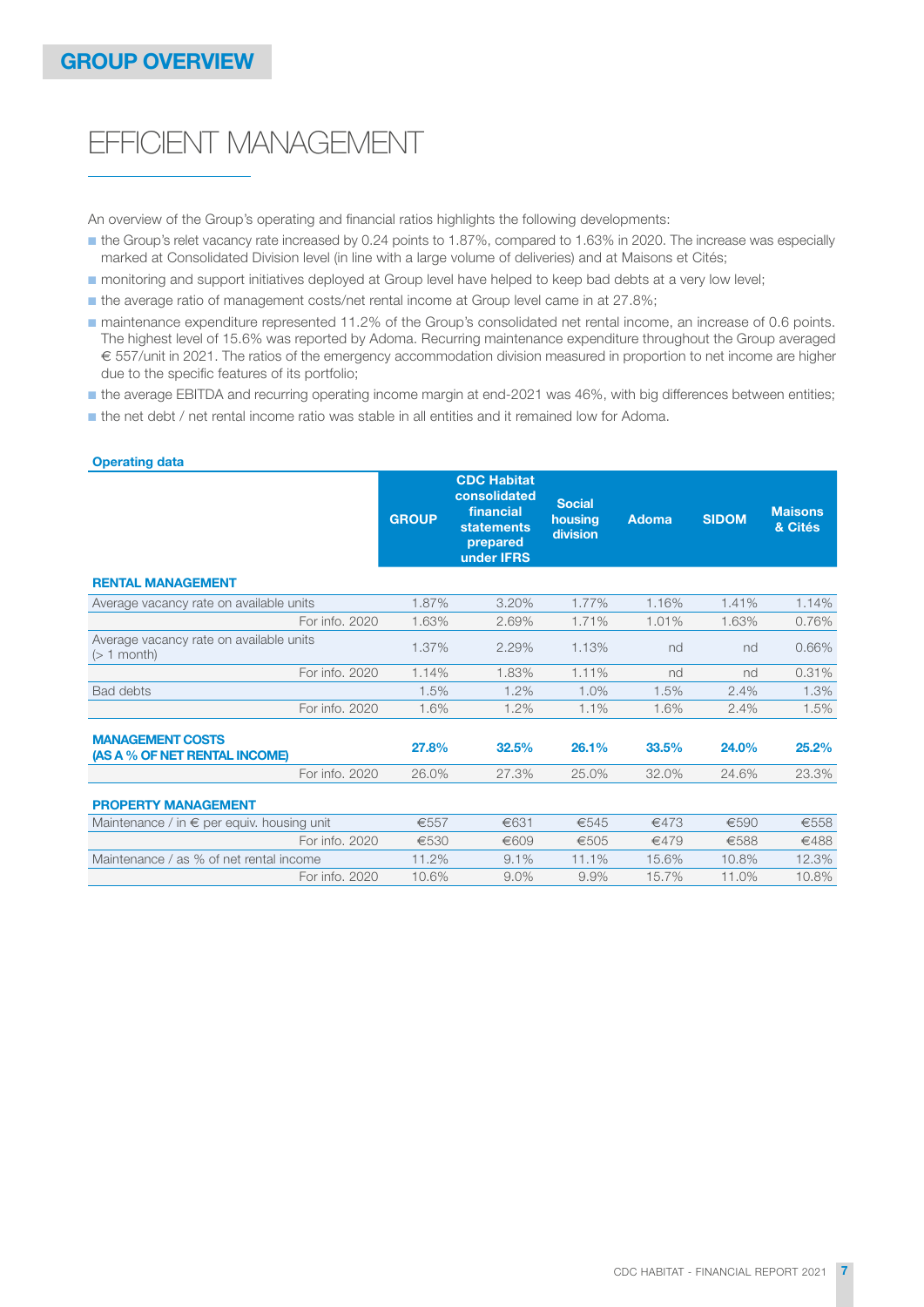## Financial data

|                                                              | <b>GROUP</b> | <b>CDC Habitat</b><br>consolidated<br>financial<br><b>statements</b><br>prepared<br>under <b>IFRS</b> | <b>Social</b><br>housing<br>division | <b>Adoma</b> | <b>SIDOM</b> | <b>Maisons</b><br>& Cités |
|--------------------------------------------------------------|--------------|-------------------------------------------------------------------------------------------------------|--------------------------------------|--------------|--------------|---------------------------|
| <b>INCOME STATEMENT</b>                                      |              |                                                                                                       |                                      |              |              |                           |
| Net rental income or revenue (Adoma)                         | 2.739.5      | 597.8                                                                                                 | 917.5                                | 454.0        | 478.1        | 292.1                     |
| For info. 2020                                               | 2,659.3      | 570.3                                                                                                 | 892.0                                | 448.5        | 459.8        | 288.8                     |
| Recurring operating income or EBITDA / Net rental<br>income* | 46.0%        | 47.1%                                                                                                 | 49.5%                                | 24.3%        | 54.5%        | 52.7%                     |
| For info, 2020                                               | 48.9%        | 55.3%                                                                                                 | 51.5%                                | 25.3%        | 54.0%        | 56.5%                     |
| Gains on disposals / Profit before tax**                     | 70.2%        | 78.8%                                                                                                 | 93.5%                                | 22.4%        | 26.6%        | 67.8%                     |
| For info, 2020                                               | 57.8%        | 63.4%                                                                                                 | 78.1%                                | 35.8%        | 28.2%        | 39.6%                     |
| Gains on disposals / Recurring operating income<br>or EBITDA | 23.8%        | 55.0%                                                                                                 | 23.0%                                | 5.0%         | 7.1%         | 10.9%                     |
| For info. 2020                                               | 20.3%        | 34.5%                                                                                                 | 22.6%                                | 15.0%        | 8.0%         | 8.5%                      |
| <b>GROSS CASH FLOW / INV (INCR)</b>                          | 21.7%        | 22.2%                                                                                                 | 16.1%                                | 40.1%        | 22.2%        | 33.6%                     |
| For info, 2020                                               | 28.6%        | 6.6%                                                                                                  | 26.5%                                | 62.4%        | 27.0%        | 30.2%                     |
| <b>NET DEBT / NET RENTAL INCOME</b>                          | 8.0          | 9.0                                                                                                   | 8.3                                  | 3.4          | 8.6          | 7.2                       |
| For info. 2020                                               | 7.2          | 7.8                                                                                                   | 7.9                                  | 3.2          | 8.8          | 4.5                       |
| <b>GEARING (NET DEBT / EQUITY)</b>                           | 1.6          | 1.2                                                                                                   | 2.4                                  | 0.8          | 1.5          | 1.9                       |
| For info, 2020                                               | 1.4          | 1.0                                                                                                   | 1.7                                  | 0.8          | 1.7          | 1.2                       |
| <b>LTV (LOAN TO VALUE)</b>                                   |              | 44.0%                                                                                                 | 39.3%                                | nd           | nd           | nd                        |
| For info, 2020                                               |              | 42.9%                                                                                                 | 40.1%                                | nd           | nd           | nd                        |
| <b>ANNUITIES / NET INCOME</b>                                | 41.1%        | 48.2%                                                                                                 | 48.9%                                | 17.9%        | 32.1%        | 36.5%                     |
| For info, 2020                                               | 41.2%        | 48.0%                                                                                                 | 49.6%                                | 17.2%        | 30.9%        | 39.1%                     |

\* For CDC Habitat consolidated financial statements: recurring operating income excluding property development / (net rents + income from other activities);

Other entities: EBITDA / Net income

\*\* For CDC Habitat consolidated financial statements: gains on disposals / Profit before tax (adjusted for provisions booked for Swaps)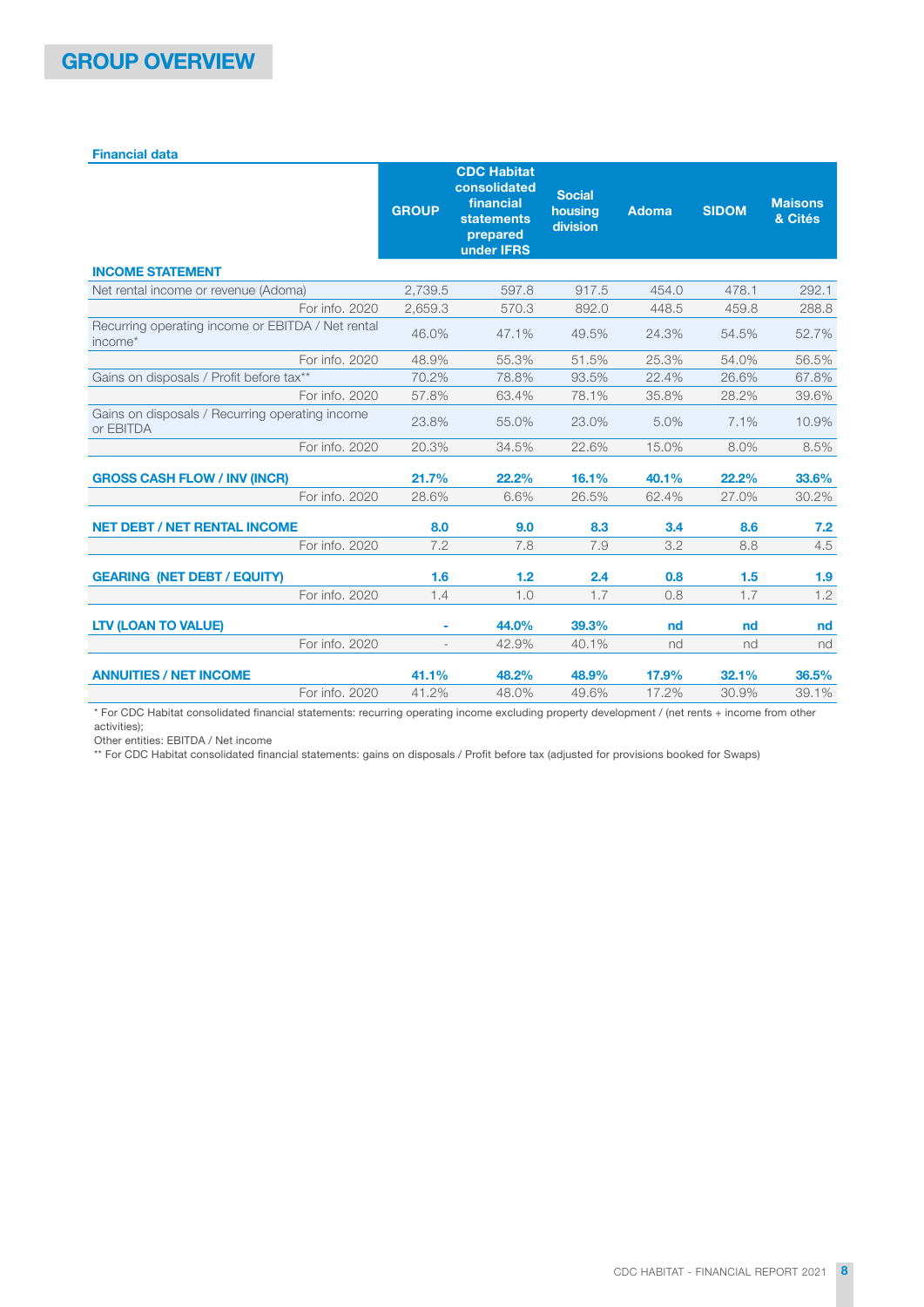CDC HABITAT INTERMEDIATE HOUSING (CONSOLIDATED ACCOUNTS)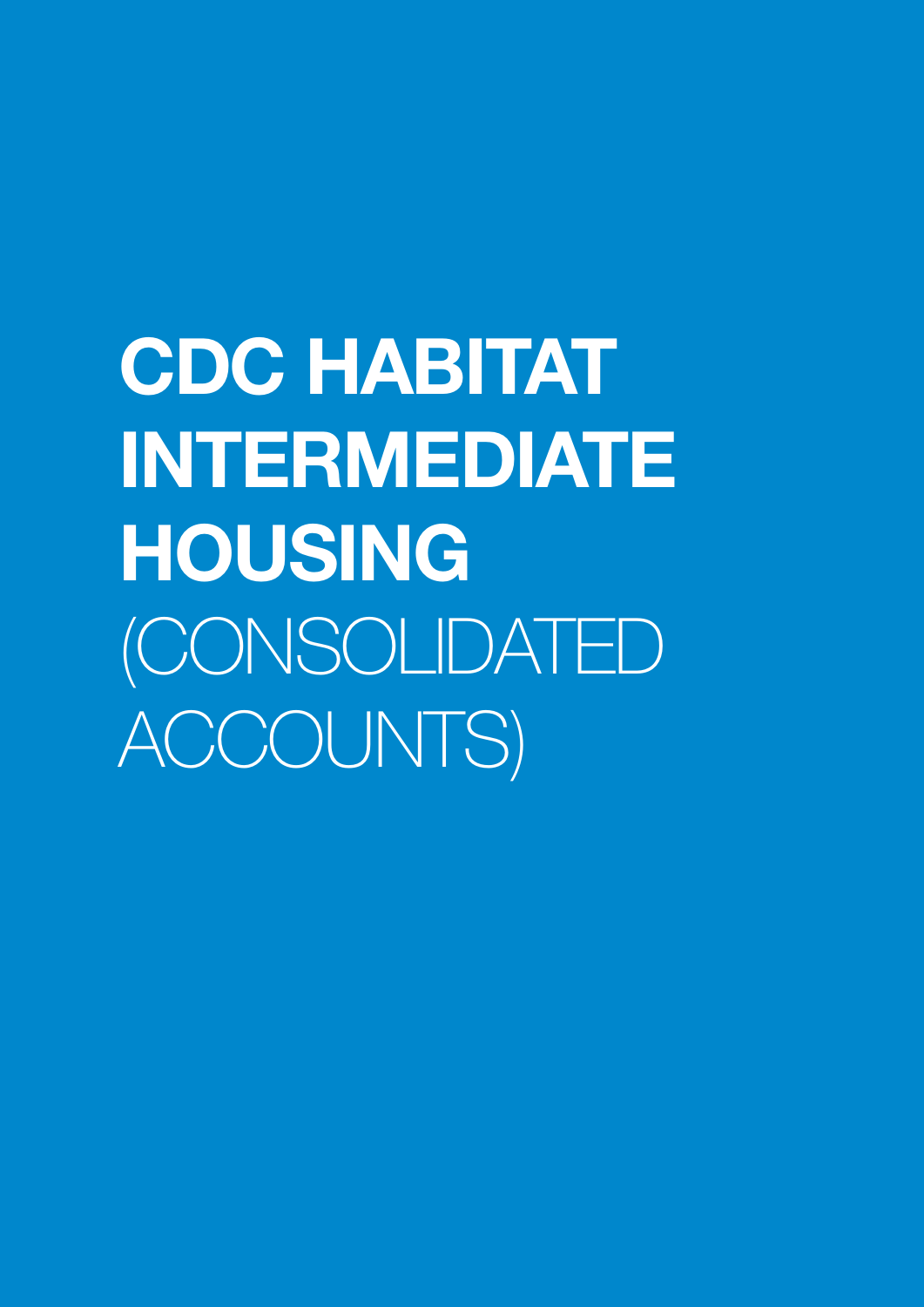## INCOME STATEMENT

## CREDIT RATING

Fitch uses its public sector entities methodology and applies a top-down approach when rating CDC Habitat, i.e., its rating is based around that of its shareholder, Caisse des Dépôts et Consignations, whose rating is in turn dependent on that of the French State. CDC Habitat's rating reflects its financial and strategic integration within CDC, as well as its key role in providing social housing at national level. Differences between CDC Habitat's and CDC's ratings reflect the fact that intermediate housing does not benefit from the same institutional support as social housing (via CDC Habitat social).

As part of Fitch's annual ratings review, CDC Habitat's medium- and long-term rating was maintained at AA- with a negative outlook, i.e., one notch below CDC's rating.

### CDC Habitat's scope of consolidation includes the following entities:

- CDC Habitat, SAS Sainte-Barbe, AMPERE and Adestia, all of which are fully consolidated;
- Adoma (56.44% stake) and FLI (19.14% stake), consolidated using the equity method:

This scope of consolidation is itself consolidated for accounting and tax purposes in the books of Caisse des Dépôts. CDC Habitat's Fitch rating applies to this same group of consolidated entities.

Highlights in 2021 and business environment:

- Agreement to sell a real estate portfolio to the Lamartine fund
	- On 23 December 2021. a Memorandum of Understanding was signed between CDC Habitat and CNP Assurances covering the sale of 85% of the units in SCI Lamartine, which are 99.99%-owned by CDC Habitat at end-December 2021. The sale is scheduled to take place in 2022 and the following operations will be carried out beforehand:
	- transfer of a portfolio of existing properties to SCI Lamartine and SCI Milly;
	- contribution of the 99.99%-owned shares in SCI Milly to SCI Lamartine.

 For information, in view of their non-material impact on the consolidated financial statements of CDC Habitat at 31 December 2021. SCI Lamartine and SCI Milly are non-consolidated entities. At end-2021. assets totalling €1.070 million and liabilities totalling €572 million were reclassified to assets held for sale and liabilities related to assets held for sale, respectively.

## ■ "VEFA 40 000" stimulus plan

 CDC Habitat continued to invest as part of the "VEFA 40 000" stimulus plan with 5.338 new builds launched in 2021. i.e., a total of 13.190 units since spring 2020.

## ■ Shareholder support from CDC

- share capital increase in 2020: CDC increased CDC Habitat's share capital by an amount of €1.23 billion in 2020 to help with the recovery in the housing sector (40.000 units of off-plan housing, support for social housing bodies). By the end of 2021. a total of €849 million had been called up, including €369 million in 2021. The residual amount of €381 million was duly paid up in February 2022;
- share capital increase in 2022: an additional €140 million capital increase to support the social housing sector (CDC Habitat social and partners) was approved by CDC in spring 2021 and should be subscribed in 2022;
- payment of a dividend: the General Shareholders' Meeting held on 15 December 2021 voted to pay a special dividend of  $\epsilon$ 50 million out of reserves.

## ■ CEGELOG

The consortium headed up by CDC and CDC Habitat to bid for the French Ministry of Defence property management concession (CEGELOG), was not successful. CDC Habitat is therefore preparing to handover management of these properties to the concession operator appointed with effect from end-2022 (nearly 8.800 housing units managed at end-2021).

## ■ Creation of a digital transformation department and an innovation unit

Acceleration of digital transformation across the board: customers, development, property operation-maintenance, business processes.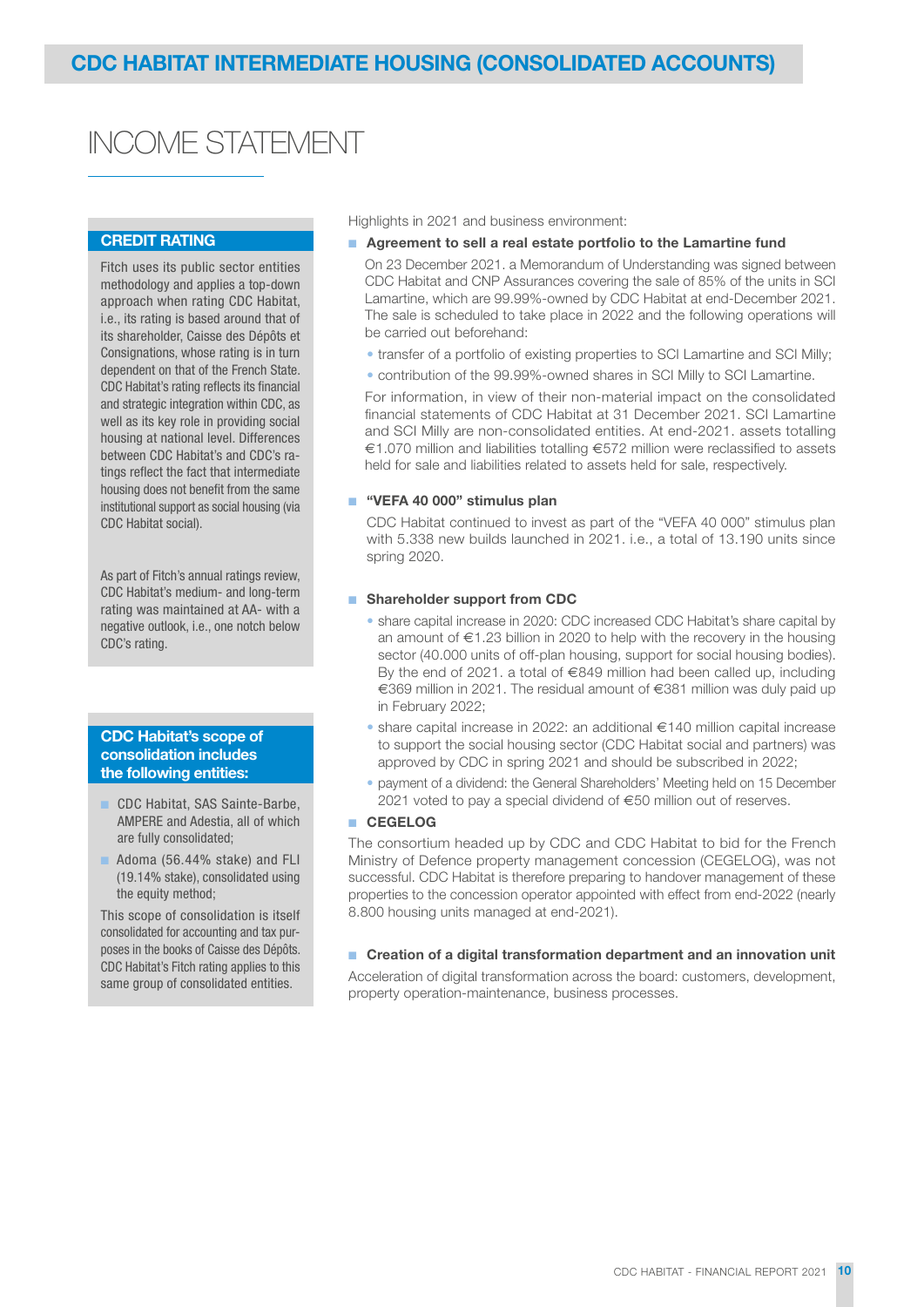# INCOME STATEMENT

Consolidated profit for 2021 came in at €151.5 million, compared to €133.3 million for 2020.

Net rental income excluding property development (i.e., net rents  $+$  income from other activities) grew by €27.5 million to €597.8 million on the back of higher gross rental income (up €22 million) and income from other activities (up €5.2 million).

**Operating expenses** increased by  $\epsilon$ 61.4 million to €316.1 million for the year. This rise was mainly attributable to increases of €23.9 million and €25.5 million, respectively, in other operating expense and purchases consumed & external services (due to increases in recruitment and services provided by inter-company partnerships, miscellaneous fees generated by major strategic projects, management agency fees and technical fees).

**Maintenance expenses** amounted to  $\epsilon$ 57.7 million or 9.1% of net rental income.

Taxes and other levies rose by €5.4 million to €60.8 million, notably due to the full-year impact of acquisitions and property from the mergers that took place in 2020.

Personnel expenses rose by €4.1 million to €76.5 million in line with the growth of the business.

There was a net other operating expense of  $\epsilon$ 5.4 million for the period, compared to other operating income of €18.6 million in 2020. For information, non-recurring income for 2020 was boosted by the real estate investment companies (SCIs) contributed by CDC and reversals of provisions.

Recurring operating income was €281.9 million compared to €315.4 million in 2020. Excluding the property development margin, recurring operating income was 47.1% of net income versus 55.3% in 2020.

**Disposal gains** accounted for 78.8% of pre-tax profit (€155.0 million), which was 15.4 points higher than in 2020.

Depreciation and amortisation net of government grants and subsidies increased by  $\in$ 12.4 million year on year to €193.5 million due to new buildings placed in service.

Adoma's contribution to consolidated profit decreased by €10.3 million year on year to €13.9 million, due to higher depreciation charges and lower gains on disposals.

FLI only contributed a small amount of €0.1 million to net income as income from the first properties delivered still only has a marginal impact on fund earnings.

Cost of gross debt remained stable year on year. Cost of net debt amounted to €66.9 million in 2021. €32 million less than in 2020. This decrease was attributable to higher amounts of income generated by gains on disposals of equity investments, interest received on property developers' calls for funds and positive fair value adjustments to derivatives.

We should note that, while changes in the fair value of derivatives do not automatically push up/decrease finance costs, they need to be analysed in terms of an opportunity cost/gain in line with forecast interest rates.

The Group's interest rate hedging policy is to use interest rate swaps to insure the finance costs of Group entities over the very long term and is not intended to be used for speculative purposes.

Positive fair value adjustments to investments amounted to €10.8 million in 2021. mainly attributable to the remeasurement of the investment in Juno.

Profit before tax was €201.4 million, versus €171.4 million in 2020. a year on year increase of €30.0 million.

The **tax expense** was €49.9 million, €11.7 million higher than in 2020. For information, the share in the net income of Adoma is exempted from income tax.

Consequently, return on equity (ROE) climbed by 0.3 points to 3.9%.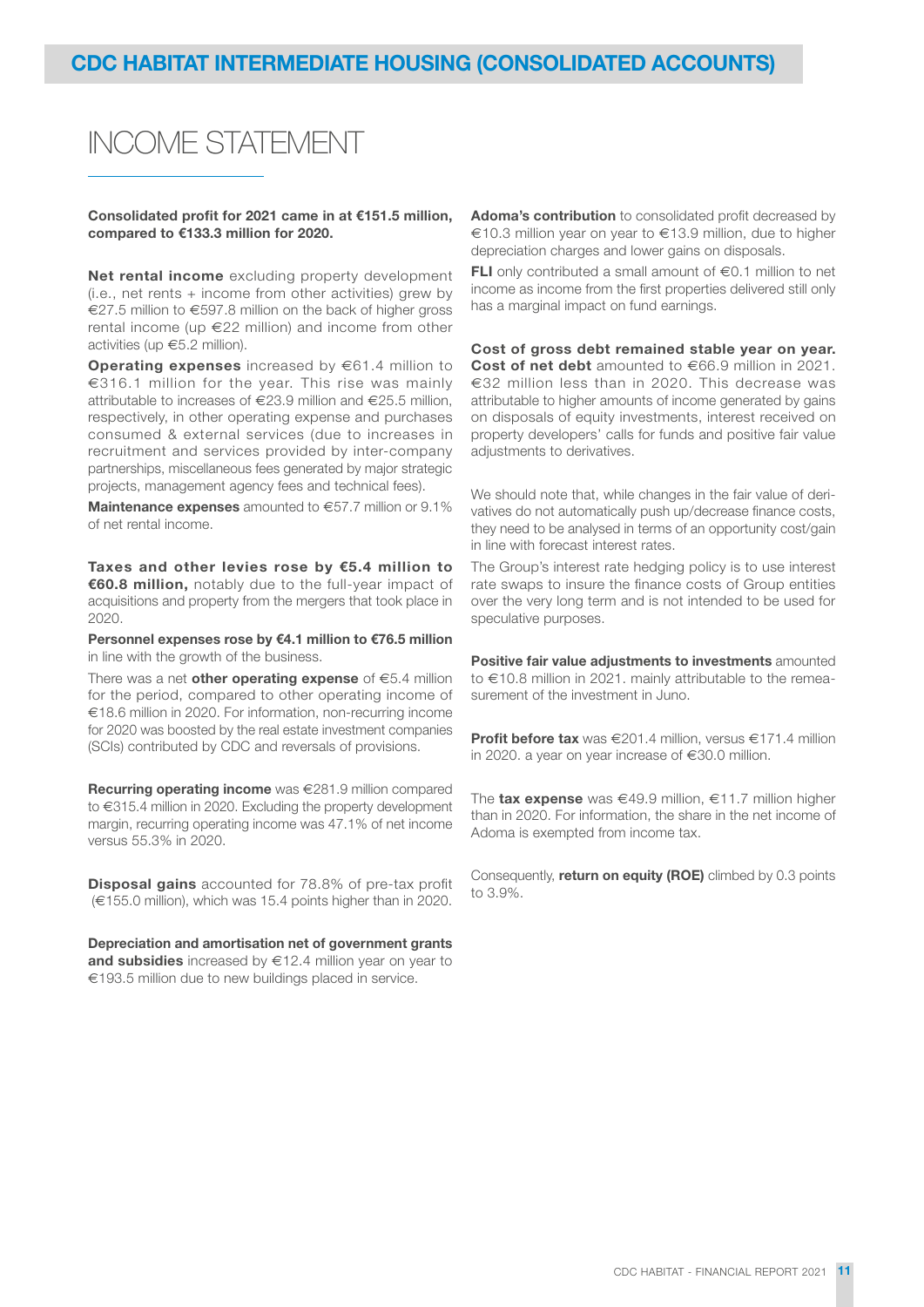| <b>Consolidated income statement, prepared under IFRS</b>                 |                             |          |                 | in $\epsilon$ M |
|---------------------------------------------------------------------------|-----------------------------|----------|-----------------|-----------------|
|                                                                           |                             |          | <b>Reported</b> | <b>Reported</b> |
|                                                                           | Reported 2020 Reported 2021 |          | 2021/2020       | 2021/2020       |
|                                                                           |                             |          | €               | $\frac{0}{0}$   |
| Gross rental income                                                       | 548.8                       | 570.7    | 22.0            | 4.0%            |
| Loss on recoverable rental charges                                        | $-7.9$                      | $-7.5$   | 0.3             | $-4.4%$         |
| <b>Net rents</b>                                                          | 540.9                       | 563.2    | 22.3            | 4.1%            |
| Income from other activities                                              | 29.4                        | 34.6     | 5.2             | 17.8%           |
| <b>NET RENTAL INCOME</b>                                                  | 570.3                       | 597.8    | 27.5            | 4.8%            |
| Income from property development                                          | 2.1                         | 2.0      | $-0.1$          | $-3.4%$         |
| Cost of inventory                                                         | $-2.3$                      | $-1.8$   | 0.5             | $-22.1%$        |
| Property development margin                                               | $-0.3$                      | 0.2      | 0.4             | $-166.9%$       |
| Purchases consumed & external services                                    | $-90.2$                     | $-115.8$ | $-25.5$         | 28.3%           |
| Maintenance                                                               | $-55.3$                     | $-57.7$  | $-2.4$          | 4.3%            |
| Taxes other than income taxes                                             | $-55.3$                     | $-60.8$  | $-5.4$          | 9.8%            |
| Personnel expenses, discretionary and non-discretionary<br>profit-sharing | $-72.4$                     | $-76.5$  | $-4.1$          | 5.7%            |
| Other operating income (expense)                                          | 18.6                        | $-5.4$   | $-23.9$         | $-128.9%$       |
| <b>Total recurring expenses</b>                                           | $-254.7$                    | $-316.1$ | $-61.4$         | 24.1%           |
| <b>RECURRING OPERATING INCOME</b>                                         | 315.4                       | 281.9    | $-33.4$         | $-10.6%$        |
| Disposal gains on investment property                                     | 108.7                       | 155.0    | 46.3            | 42.6%           |
| <b>EBITDA</b>                                                             | 424.1                       | 437.0    | 12.9            | 3.0%            |
| Depreciation and amortisation net of government grants<br>and subsidies   | $-181.1$                    | $-193.5$ | $-12.4$         | 6.8%            |
| Net (additions to) reversals of provisions                                | 1.1                         | 0.0      | $-1.1$          | $-100.0\%$      |
| Net disposal gains (losses)                                               | 0.0                         | 0.0      | 0.0             |                 |
| Impairment losses on intangible assets                                    | 0.0                         | 0.0      | 0.0             |                 |
| <b>EBIT BEFORE SHARE IN NET INCOME OF</b><br><b>ASSOCIATES</b>            | 244.1                       | 243.5    | $-0.6$          | $-0.3%$         |
| Share in net income of associates                                         | 24.7                        | 14.0     | $-10.7$         | $-43.4%$        |
| <b>EBIT AFTER SHARE IN NET INCOME OF ASSOCIATES</b>                       | 268.7                       | 257.4    | $-11.3$         | $-4.2%$         |
| Cost of gross debt                                                        | $-115.6$                    | $-115.6$ | 0.0             | $0.0\%$         |
| Income from cash and cash equivalents                                     | 16.7                        | 43.9     | 27.2            | 162.6%          |
| Fair value adjustments to derivatives                                     | 0.0                         | 4.8      | 4.7             | 12092.3%        |
| Cost of net debt                                                          | $-98.8$                     | $-66.9$  | 32.0            | $-32.3%$        |
| Fair value adjustments to investments                                     | 1.5                         | 10.8     | 9.4             | 638.9%          |
| <b>PROFIT BEFORE TAX</b>                                                  | 171.4                       | 201.4    | 30.0            | 17.5%           |
| Income tax expense                                                        | $-38.1$                     | $-49.9$  | $-11.7$         | 30.8%           |
| <b>NET PROFIT</b>                                                         | 133.3                       | 151.5    | 18.3            | 13.7%           |
| Non-controlling interests                                                 | 0.0                         | 0.0      | 0.0             | $-100.0\%$      |
| <b>NET PROFIT ATTRIBUTABLE TO OWNERS</b>                                  | 133.3                       | 151.5    | 18.3            | 13.7%           |
|                                                                           | 2020                        | 2021     |                 |                 |

| Recurring operating income (excluding property<br>development margin) / net income (net rents + income<br>from other activities) | 55.3% | 47.1% |
|----------------------------------------------------------------------------------------------------------------------------------|-------|-------|
| Gains on disposals / Profit before tax (excluding impact<br>of swaps)                                                            | 63.4% | 78.8% |
| Gains on disposals / EBITDA                                                                                                      | 25.6% | 35.5% |
| Gains on disposals / Recurring operating income                                                                                  | 34.5% | 55.0% |
| Interest coverage ratio (ICR)                                                                                                    | 1.23  | 1.23  |
| <b>ROE</b>                                                                                                                       | 3.6%  | 3.9%  |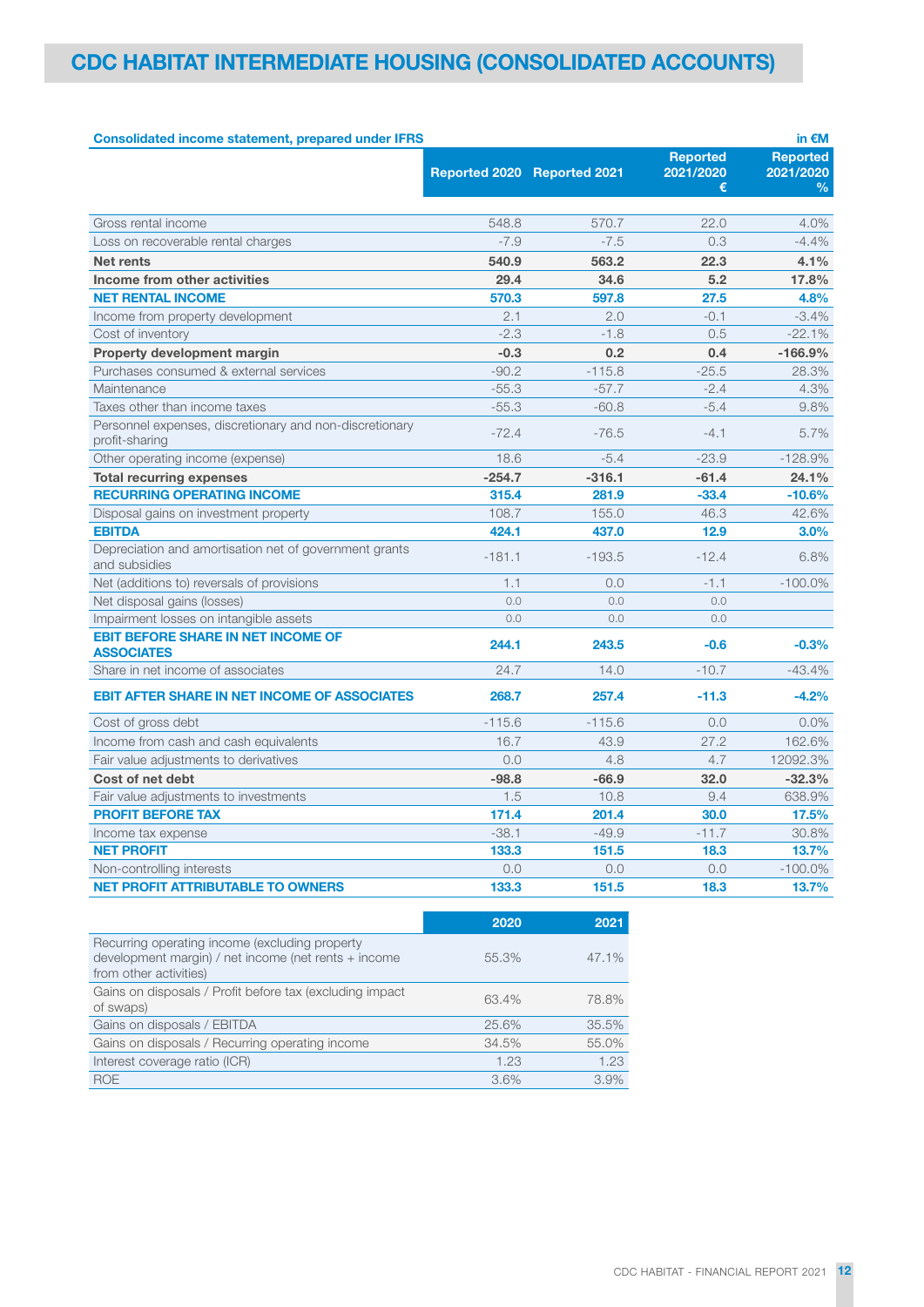# BALANCE SHEET

## OVERVIEW OF THE GROUP'S BORROWINGS

In December 2020, the Supervisory Board authorised the Group to raise €520 million in new borrowings for 2021 by means of placements on the open market. This entire sum was raised during the period in the following form:

- six commercial paper and mediumterm note programmes (NEU CP-NEU MTN) for an amount of €300 million, borrowed for periods of between 3 and 20 years,
- five NSV-type bonds for an amount of €220 million, borrowed for periods of between 6 and 30 years,

The Supervisory Board also authorised the Group to raise an additional €300 million in new borrowings on 23 September 2021, and this sum was raised for a five-year period.

The weighted average interest rate on these new borrowings is 0.50% at an average maturity of 12 years.

Another €20 million was raised in other forms (a €16 million bank loan for Sainte–Barbe and €4 million in other borrowings).

After taking into account the impact of hedging, the weighted average interest rate on consolidated division borrowings is 2.22% (34 basis points lower than in 2020).

The gearing ratio increased from 1.1 in 2020 to 1.3 in 2021 in line with debt. After fair value adjustments to derivatives it comes out at 1.2.

The overall Loan to Value (LTV) ratio, which includes fair value adjustments to non-consolidated investments, grew by over 1 point to 44.0%.

## IN ASSETS

Non-current assets grew by  $\in$ 138.5 million (+1.6%), mainly attributable to the combined effects of:

- a €192.1 million increase in **investment property**, mainly driven by new work in-progress (effects of the stimulus plan) and new buildings placed in service which exceeded disposals and depreciation expense for the period;
- a €124.8 million increase in available-for-sale financial assets. This heading corresponds to non-consolidated investments owned directly by CDC Habitat or via Adestia. The increase reflects acquisitions of equity interests during the period for an amount of €155 million, offset by a negative amount of €40 million for the disposal of shares in RIVP;
- $\blacksquare$  the  $\in$ 22.4 million increase in **investments in associates** (FLI and Adoma);
- the €181.4 million decrease in other non-current financial assets, mainly tied to the decrease in derivative instruments in assets;
- recognition of a deferred tax asset for an amount of  $€1.0$  million (€23.4 million less than in 2020).

Current assets decreased by an amount of €292.4 million, mainly due to the €369 million capital increase paid up.

Assets held for sale amounted to €1,069.5 million and consist of assets that will be contributed to the Lamartine fund.

## IN EQUITY AND LIABILITIES

**Equity grew** by 5.0% or  $\in$ 194.7 million, thanks mainly to profit generated for the year (€151.5 million) and positive adjustments to derivatives (€93.2 million), less the payment of a €50 million dividend to CDC.

Non-current liabilities by €186.1 million in line with a €499.8 million increase in non-current borrowings (new borrowings net of repayments and reclassification of Lamartine liabilities to liabilities related to assets held for sale), against a €313.7 million decrease in other non-current financial liabilities (mainly reflecting the impact of derivatives).

Current liabilities were €39.1 million (or 2.4%) lower year on year:

- current borrowings fell by €181.0 million to €1,040.6 million, mainly due to the reclassification of Lamartine liabilities as liabilities related to assets held for sale;
- **other current liabilities** grew by  $\in$ 142.5 million, including an amount of  $\in$ 126 million related to acquisitions of investment property;

**Liabilities held for sale** grew by  $\epsilon$ 571.8 million and consist of assets that will be contributed to Lamartine.

Debt ratios were higher but remained in line with projections:

| <b>Balance sheet ratios</b>          | 2020  | 2021  | 2021/2020 |
|--------------------------------------|-------|-------|-----------|
| Net debt ( $\in$ million)            | 4.315 | 5,162 | 847       |
| Gearing (net debt / equity)          | 1.1   | 1.3   | 0.2       |
| Gearing (excluding impact of swaps)  | 1.0   | 12    | 0.2       |
| Net debt/income (statutory accounts) | 7.8   | 9.0   | 1.2       |
| Loan to value (LTV)                  | 42.9% | 44.0% | 1.1%      |
| Real estate borrowings / EBO         | 9.76  | 11.46 | 170       |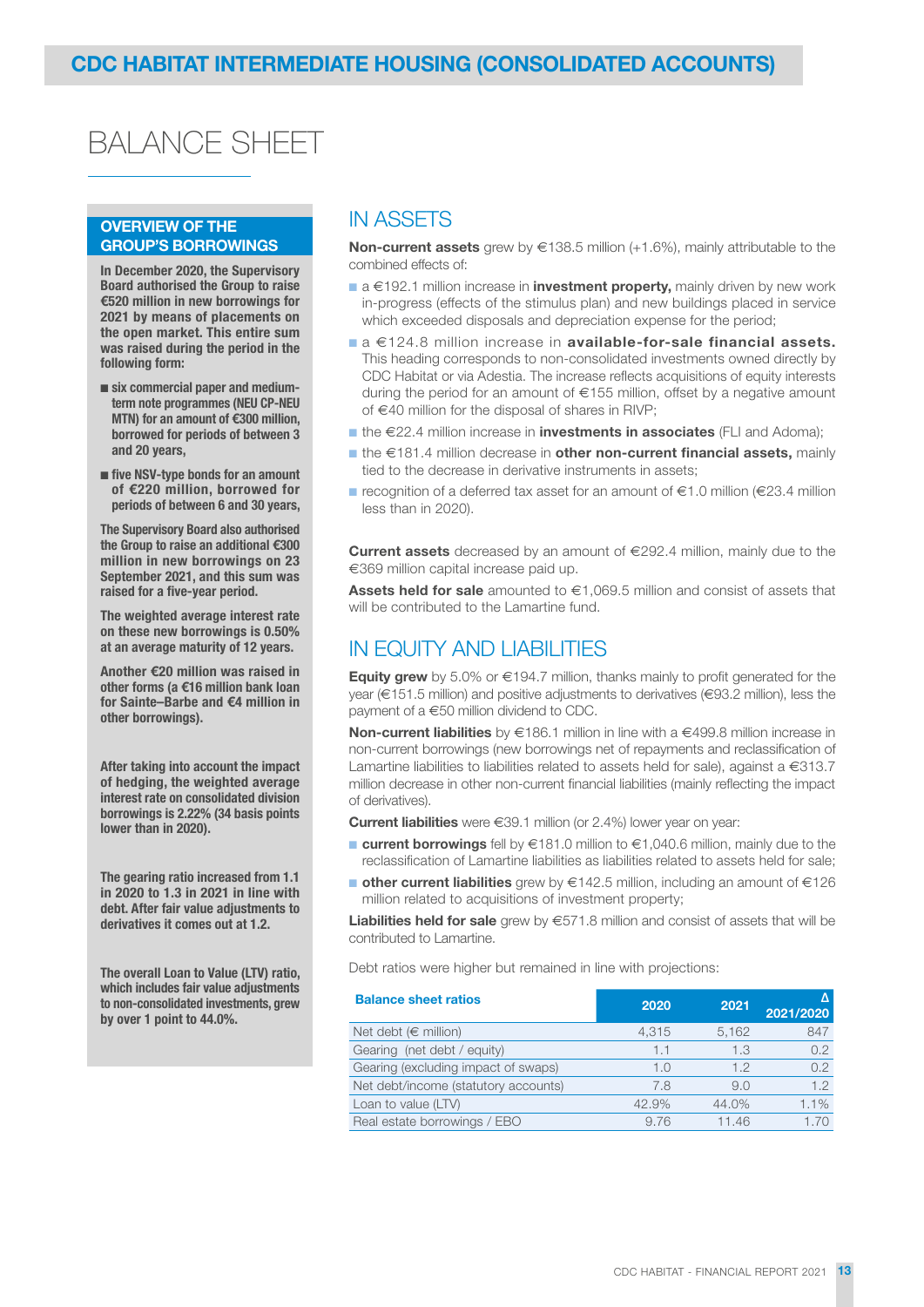## CDC HABITAT INTERMEDIATE HOUSING (CONSOLIDATED ACCOUNTS)

| <b>Balance sheet</b>                                  |         |          |          | in $\epsilon$ M |
|-------------------------------------------------------|---------|----------|----------|-----------------|
|                                                       | 2019    | 2020     | 2021     | △ 2021/2020     |
| <b>ASSETS</b>                                         |         |          |          |                 |
| Intangible assets                                     | 4.3     | 3.2      | 8.5      | 5.3             |
| Investment property                                   | 5,360.7 | 6,659.5  | 6,851.6  | 192.1           |
| Other non-current assets                              | 30.6    | 29.1     | 27.9     | $-1.2$          |
| <b>Rental property</b>                                | 5,395.6 | 6,691.8  | 6,888.0  | 196.1           |
| Available-for-sale financial assets                   | 657.2   | 802.6    | 927.4    | 124.8           |
| Investments in associates                             | 425.9   | 441.2    | 463.5    | 22.4            |
| Other financial assets                                | 665.7   | 685.5    | 504.1    | $-181.4$        |
| Deferred tax assets                                   | 27.7    | 24.4     | 1.0      | $-23.4$         |
| <b>Non-current financial assets</b>                   | 1,776.5 | 1,953.7  | 1,896.0  | $-57.7$         |
| <b>NON-CURRENT ASSETS</b>                             | 7,172.1 | 8,645.5  | 8,784.0  | 138.5           |
| Cash and cash equivalents                             | 1,092.3 | 1,087.3  | 1,131.2  | 43.9            |
| Inventories                                           | 17.7    | 19.7     | 50.1     | 30.4            |
| Trade receivables                                     | 236.5   | 1,013.2  | 646.4    | $-366.8$        |
| <b>CURRENT ASSETS</b>                                 | 1,346.5 | 2,120.2  | 1,827.8  | $-292.4$        |
| Assets held for sale                                  | 2.7     | 0.0      | 1,069.5  | 1,069.5         |
| <b>TOTAL ASSETS</b>                                   | 8,521.3 | 10,765.7 | 11,681.3 | 915.6           |
| <b>EQUITY AND LIABILITIES</b>                         |         |          |          |                 |
| Share capital                                         | 933.3   | 2,163.3  | 2,163.3  | 0.0             |
| <b>Reserves</b>                                       | 1,475.4 | 1.561.2  | 1.737.7  | 176.4           |
| Net profit for the period                             | 110.4   | 133.3    | 151.5    | 18.3            |
| <b>Equity attributable to owners</b><br>of the parent | 2,519.1 | 3,857.8  | 4,052.5  | 194.7           |
| Non-controlling interests                             | 0.0     | 0.0      | 0.0      | 0.0             |
| <b>TOTAL EQUITY</b>                                   | 2,519.1 | 3,857.8  | 4,052.5  | 194.7           |
| <b>TOTAL PROVISIONS</b>                               | 38.7    | 45.2     | 47.2     | 2.0             |
| Non-current borrowings                                | 3.910.5 | 4.181.0  | 4.680.8  | 499.8           |
| Other non-current financial liabilities               | 1,040.0 | 1,081.1  | 767.4    | $-313.7$        |
| Deferred tax liabilities                              | 0.0     | 0.0      | 0.0      | 0.0             |
| <b>NON-CURRENT LIABILITIES</b>                        | 4,950.5 | 5,262.1  | 5,448.3  | 186.1           |
| Current provisions                                    | 16.9    | 10.1     | 9.5      | $-0.6$          |
| Current borrowings                                    | 706.2   | 1,221.6  | 1,040.6  | $-181.0$        |
| Other current liabilities                             | 289.1   | 368.8    | 511.3    | 142.5           |
| <b>CURRENT LIABILITIES</b>                            | 1,012.2 | 1,600.5  | 1,561.4  | $-39.1$         |
| Liabilities related to assets held for sale           | 0.7     | 0.0      | 571.8    | 571.8           |
| <b>TOTAL EQUITY AND LIABILITIES</b>                   | 8.521.3 | 10.765.7 | 11.681.2 | 915.6           |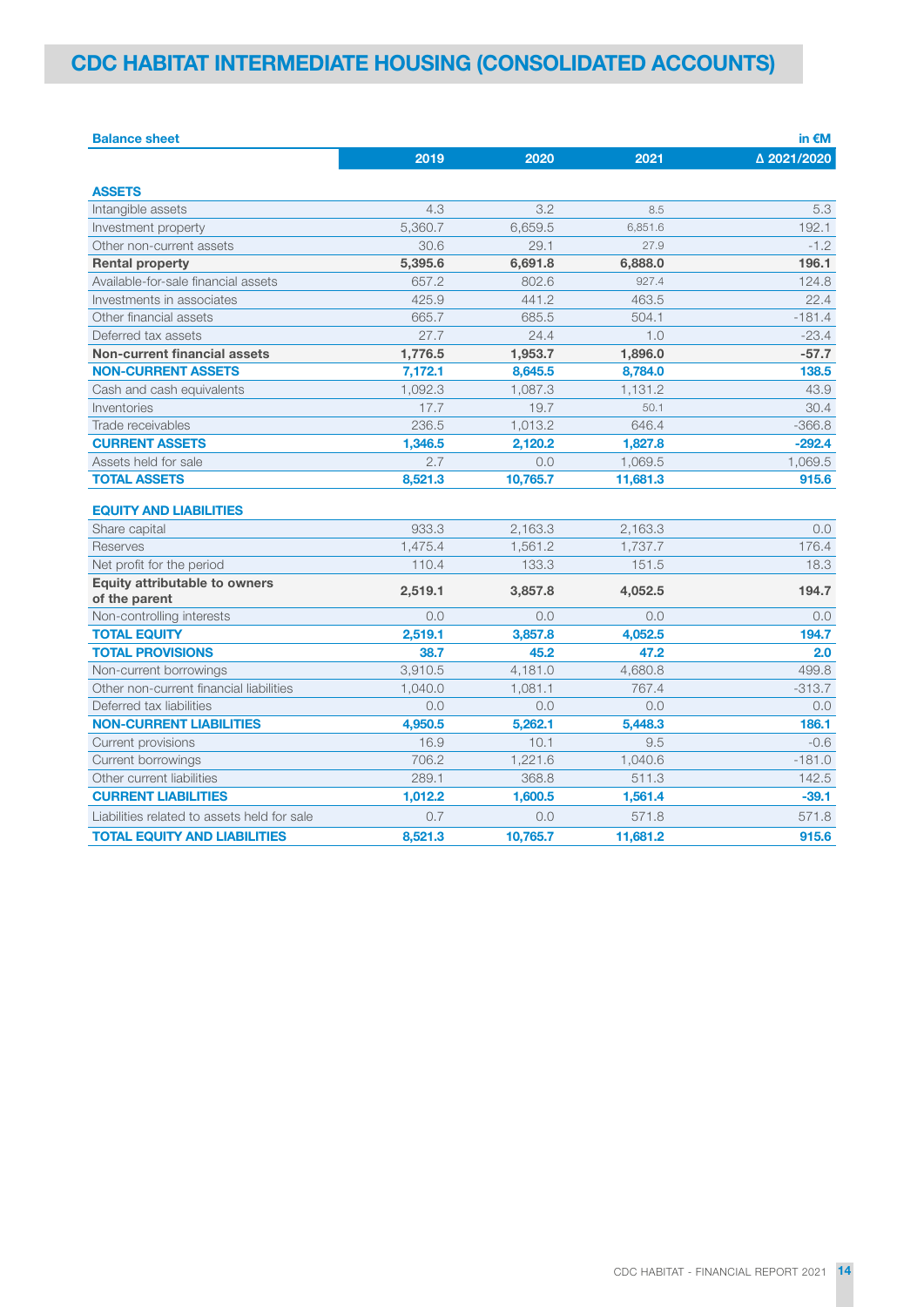# FINANCING THE ACTIVITY

The various operations carried out in 2021 generated a funding surplus of €46.8 million compared to a surplus of €184.9 million in 2020. This reflects a number of factors:

- a net operating funding requirement of €14.8 million, a year-on-year deterioration of €15.3 million reflecting the increase in principal repayments (negative €5.2 million), capital invested in building work (negative €6.5 million), a €4 million decline in cash generated by operating activities, and a stable amount of dividends received (positive €0.4 million);
- a €63.7 million increase in cash proceeds on disposals to €246.3 million;
- capital outlay required for development (including major projects) of €340.5 million, which was €132 million higher than in 2020;
- acquisitions of equity interests and payment of current account advances of €157.4 million, a drop of €119.7 million on 2020;
- a cash payment of €369.0 million received from CDC (i.e., the balance of the €1.230 million capital increase of 2020 paid up in 2021), less the payment of a €50 million dividend.

| <b>Free cash flow</b>                                                                   |                      |                      | in $\epsilon$ M |
|-----------------------------------------------------------------------------------------|----------------------|----------------------|-----------------|
|                                                                                         | <b>Reported 2020</b> | <b>Reported 2021</b> | △ 2021/2020     |
|                                                                                         |                      |                      |                 |
| Cash flow from operating activities                                                     | 160.9                | 156.9                | $-4.0$          |
| Repayment of principal                                                                  | $-154.4$             | $-159.6$             | $-5.2$          |
| Dividends received from FLI                                                             | 5.2                  | 5.0                  | $-0.2$          |
| Dividends received from VESTA                                                           | 1.7                  | 1.4                  | $-0.3$          |
| Dividends received from other investments                                               | 3.5                  | 4.4                  | 0.9             |
| <b>GROSS OPERATING CASH FLOW</b>                                                        | 16.9                 | 8.1                  | $-8.8$          |
| Capital invested in renov/enhancement/demolition (calculated at delivery)               | $-16.5$              | $-22.9$              | $-6.5$          |
| <b>NET OPERATING CASH FLOW</b>                                                          | 0.5                  | $-14.8$              | $-15.3$         |
| Cash proceeds on disposals                                                              | 182.7                | 246.3                | 63.7            |
| Equity invested in development (at delivery)                                            | $-188.9$             | $-300.4$             | $-111.4$        |
| Equity invested in major projects                                                       | $-9.5$               | $-40.1$              | $-30.6$         |
| Equity invested in structural work                                                      | $-2.0$               | $-2.1$               | $-0.2$          |
| Other early repayments                                                                  | $-0.3$               | $-3.7$               | $-3.4$          |
| <b>FREE CASH FLOW BEFORE EQUITY FINANCING</b>                                           | $-17.6$              | $-114.8$             | $-97.2$         |
| Acquisitions of equity interests                                                        | $-210.8$             | $-122.6$             | 88.2            |
| Distributed dividends                                                                   | 0.0                  | $-50.0$              | $-50.0$         |
| <b>FREE CASH FLOW AFTER EQUITY FINANCING AND BEFORE</b>                                 | $-228.4$             | $-287.4$             | $-59.0$         |
| <b>TRANSFERS TO RESERVES AND CAPITAL INCREASE</b>                                       |                      |                      |                 |
| Cash capital increase                                                                   | 479.7                | 369.0                | $-110.7$        |
| Current account advances granted to/repaid by subsidiaries                              | $-66.4$              | $-34.8$              | 31.6            |
| <b>FREE CASH FLOW AFTER EQUITY FINANCING AND BEFORE</b><br><b>TRANSFERS TO RESERVES</b> | 184.9                | 46.8                 | $-138.1$        |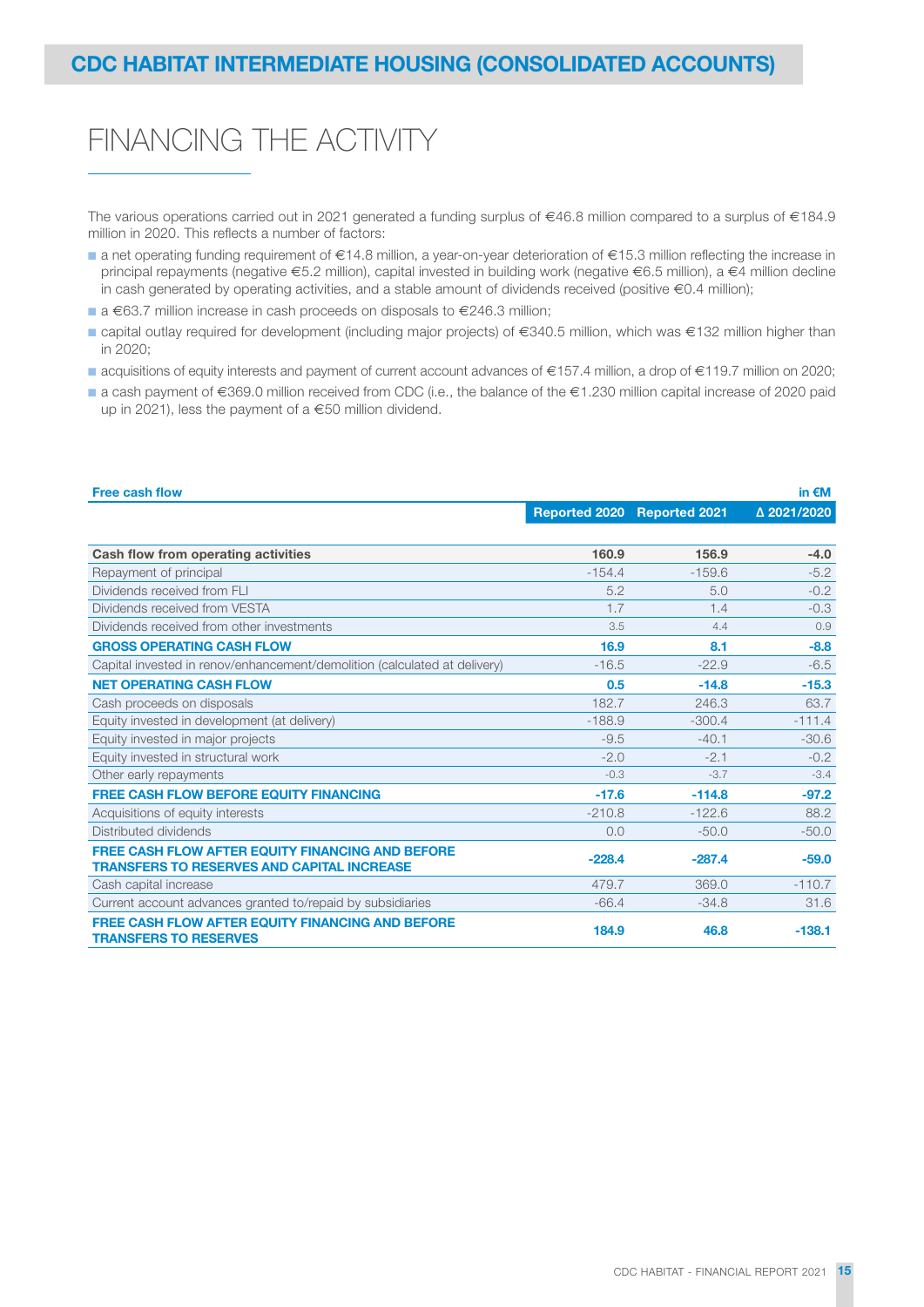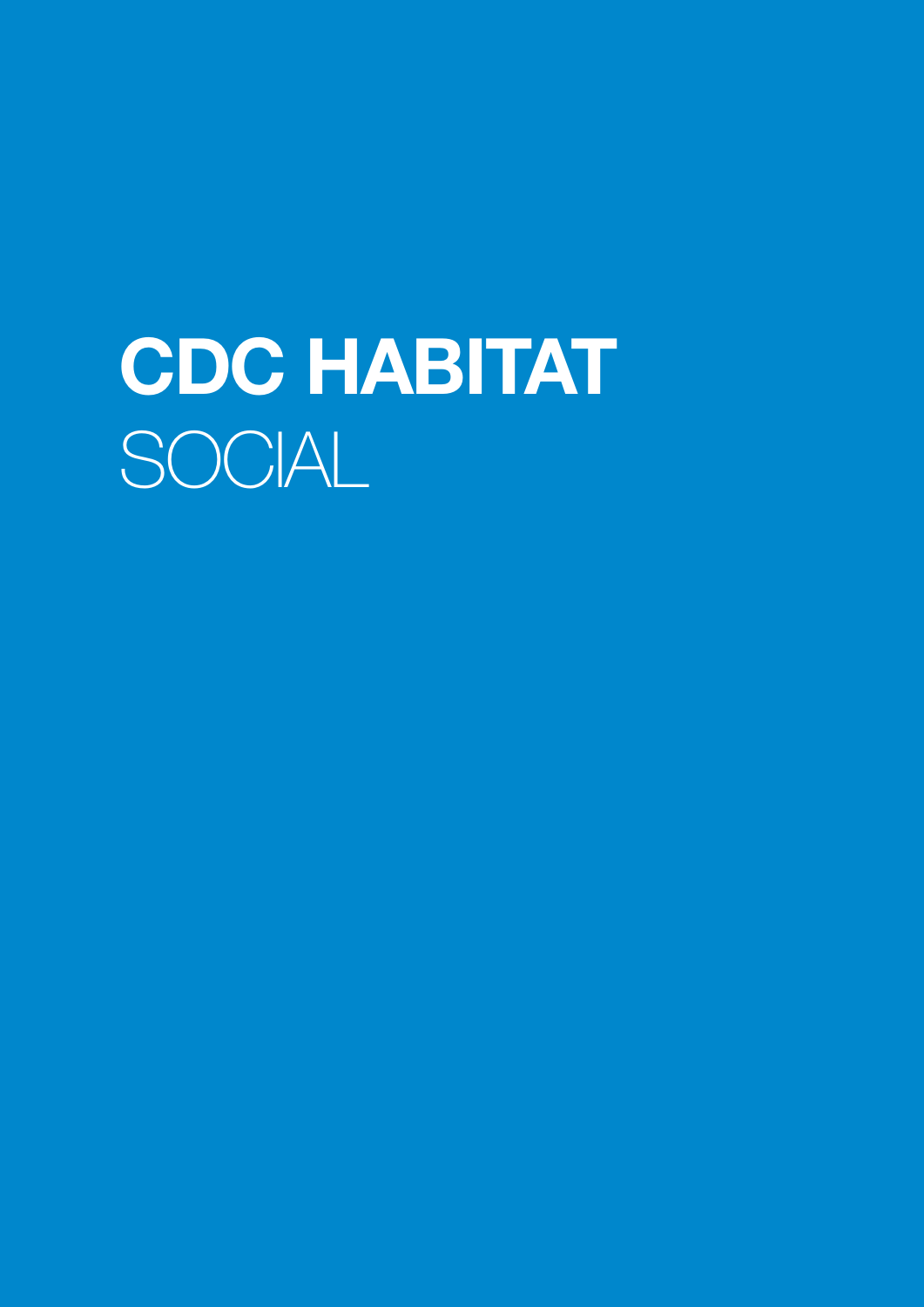- CDC Habitat social continued to invest within the scope of the "VEFA 40 000" stimulus plan with 1,010 new builds launched in 2021, i.e., a total of 1,499 units since the plan was first launched. In early 2021, the Group put out a call for projects to build 30,000 units of rented social housing over two years. The programme is backed by CDC Habitat Group (and more specifically by CDC Habitat social). At end-2021, operations validated by CDC Habitat Group represent a potential total of 18,900 social housing units;
- Ysalia Garonne Habitat shares were transferred to Adestia for an amount of €10 million in the first-half of 2021.

# INCOME STATEMENT

Net rental income came in at €910.4 million, a vear-onyear increase of €19.2 million, attributable to the combined impacts of:

- a €14.1 million increase in rental income driven by new deliveries (positive €26.3 million), higher rents from the existing property portfolio (positive €3 million), and the property transferred to Ysalia (negative €6.2 million);
- decreases in bad debts and losses on unrecoverable rental charges of €1.9 million and €2.9 million, respectively.

The contribution margin contracted slightly by  $\in 1.0$  million to €650.9 million, mainly due to:

- $a \in 14.5$  million increase in maintenance charges to €101.9 million, representing 11.2% of net rental income and a return to normal expenditure levels after an atypical 2020 in which charges were abnormally low due to lockdown restrictions;
- a €2.5 million decrease in local non-recoverable payroll (accounting adjustment);
- a €3.7 million increase in property taxes due to new disposals of exempted properties in 2021;
- a €4.6 million increase in other indirect costs, including €1.1 million in management agency fees related to deliveries in 2021. and €3.5 million in additional costs in the wake of 2020. which was severely affected by the pandemic.

Indirect charges increased by  $\in$  4.5 million to  $\in$  200.7 million, representing 22.0% of net rental income.

**EBITDA** was €451.0 million, a drop of €5.4 million (49.5%) of net rental income).

**EBIT** came in at €138.4 million and was hit by a €15.1 million increase in depreciation charges.

Net financial expense was €138.3. which was €9.4 million lower than in 2020. as a result of the combined impact of an €11.3 million decrease in financial charges (lower interest rates) and a €2.0 million drop in financial income (decrease in cash and cash equivalents and lower investment yields).

Disposals generated income of €103.5 million on the sale of 1.550 units of housing, which was stable when compared to 2020. Disposal gains accounted for 93.5% of net profit versus 78.1% in 2020.

Non-recurring profit decreased by €18.5 million, notably due to the impact of income of €12.7 million recorded in 2020 on the partial contribution of assets to Ysalia.

Employee profit-sharing costs amounted to €8.7 million for the year.

Consequently, **net profit** for the year came in at  $\in$ 110.7 million, a decrease of €22.0 million when compared with 2020.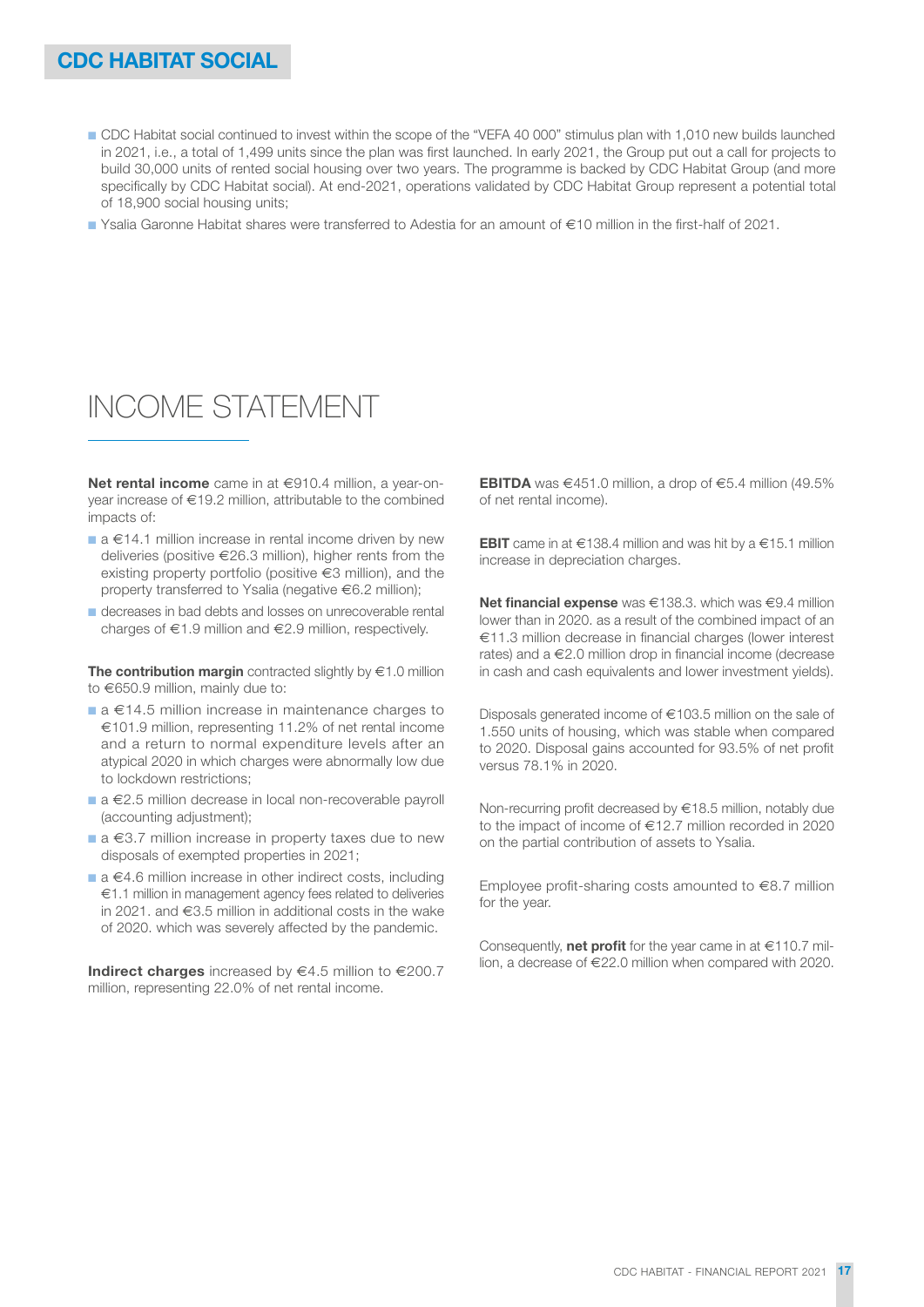| <b>Income statement</b>                                      |                      |                      |             | in $\epsilon$ M |
|--------------------------------------------------------------|----------------------|----------------------|-------------|-----------------|
|                                                              | <b>Reported 2020</b> | <b>Reported 2021</b> | △ 2021/2020 | Δ 2021/2020 (%) |
| Rental income *                                              | 891.2                | 910.4                | 19.2        | 2%              |
| Maintenance                                                  | $-87.4$              | $-101.9$             | $-14.5$     | 17%             |
| Local non-recoverable payroll                                | $-25.8$              | $-23.3$              | 2.5         | $-10%$          |
| Taxes on rental housing stock                                | $-101.0$             | $-104.6$             | $-3.7$      | 4%              |
| Other direct costs                                           | $-25.2$              | $-29.7$              | $-4.6$      | 18%             |
| <b>Direct costs</b>                                          | $-239.2$             | $-259.5$             | $-20.2$     | 8%              |
| <b>CONTRIBUTION MARGIN</b>                                   | 651.9                | 650.9                | $-1.0$      | 0%              |
| Non-rental income *                                          | 0.7                  | 0.8                  | 0.1         | 10%             |
| Admin staff payroll, net of amounts rebilled                 | $-60.4$              | $-63.1$              | $-2.7$      | 4%              |
| Taxes and contributions                                      | $-20.3$              | $-16.2$              | 4.1         | $-20%$          |
| Other direct costs, net of amounts rebilled                  | $-14.7$              | $-16.9$              | $-2.1$      | 15%             |
| GIE Supports et Territoriaux (inter-company<br>partnerships) | $-100.8$             | $-104.5$             | $-3.7$      | 4%              |
| <b>Indirect costs</b>                                        | $-196.2$             | $-200.7$             | $-4.5$      | 2%              |
| <b>EBITDA</b>                                                | 456.5                | 451.0                | $-5.4$      | $-1%$           |
| Depreciation and amortisation net of<br>government grants    | $-296.6$             | $-311.7$             | $-15.1$     | 5%              |
| Variance MR / PMRs                                           | $-1.8$               | $-0.9$               | 0.9         | $-47%$          |
| <b>EBIT</b>                                                  | 158.1                | 138.4                | $-19.7$     | $-12%$          |
| Financial expense                                            | $-154.1$             | $-142.7$             | 11.3        | $-7%$           |
| Financial income                                             | 5.9                  | 3.9                  | $-2.0$      | $-33%$          |
| Net financial income (expense)                               | $-148.2$             | $-138.8$             | 9.4         | $-6%$           |
| Acquisition-related costs                                    | $-0.1$               | $-0.1$               | 0.0         | $-27%$          |
| PROFIT FROM ORDINARY ACTIVITIES                              | 9.8                  | $-0.5$               | $-10.3$     | $-105%$         |
| Net profit on disposals                                      | 103.7                | 103.5                | $-0.1$      | 0%              |
| Other non-recurring profit (loss)                            | 32.9                 | 14.4                 | $-18.5$     | $-56%$          |
| Demolition ANRU and non-ANRU<br>programmes                   | $-4.2$               | 2.0                  | 6.2         | $-147%$         |
| <b>PROFIT BEFORE TAX</b>                                     | 142.2                | 119.4                | $-22.8$     | $-16%$          |
| Employee profit-sharing                                      | $-9.5$               | $-8.7$               | 0.7         | $-8%$           |
| Income tax                                                   | 0.0                  | 0.0                  | 0.0         |                 |
| <b>NET PROFIT</b>                                            | 132.7                | 110.7                | $-22.0$     | $-17%$          |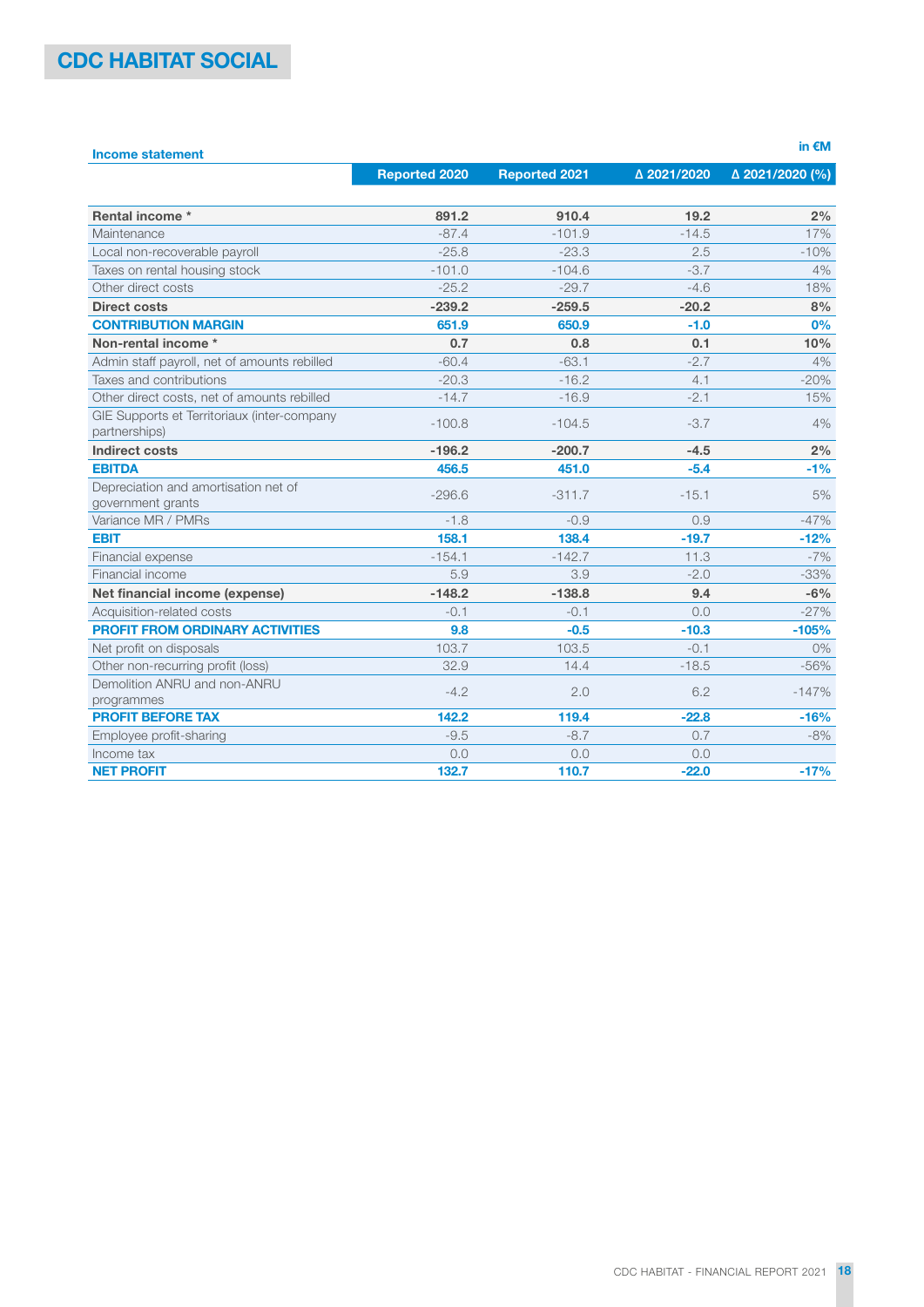# BALANCE SHEET

## IN ASSETS

- $\blacksquare$  The  $\in$ 465 million increase in **rental property** was a result of the combined impact of:
	- $\bullet$  deliveries of new buildings and acquisitions for an amount of  $\in$ 617 million:
	- completion of building work (renovation and replacement of components) totalling €357 million;
	- assets derecognised following disposals for a negative amount of €47 million;
	- $\bullet$  depreciation charges totalling  $\epsilon$ 364 million;
	- adjustments to buildings placed in service in previous years totalling €171 million;
	- a €269 million decrease in work in-progress after new buildings were placed in service.
- $\blacksquare$  The  $\in$ 4 million increase in **owner-occupied** property.
- Non-current financial assets declined by €10 million year on year, reflecting the shares in Ysalia Garonne Habitat social housing entity ceded to Adestia in 2021.
- CDC Habitat social's **cash and cash equivalents** at end-2021 amounted to €446 million, which was €223 million lower than at end-2020.
- Inventories and trade accounts receivable balances grew by €82 million, reflecting higher investments in property development and housing associations that are in a poor state of repair (+€20 million), and increases in advances and prepayments (+€24 million) and trade accounts receivable (+€56 million).

## IN EQUITY AND LIABILITIES

- **Equity grew by €94 million** to €4,408 million, reflecting the combined impacts of:
	- CDC Habitat social's profit for the year totalling €111 million;
	- $\bullet$  a  $\in$  14 million drop in subsidies and government grants;
	- €3 million in dividends paid out.
- Borrowings amounted to €8,047 million, an increase of €218 million, mainly reflecting new borrowings of €579 million, less repayments of €345 million made during the period.
- Other liabilities declined by €9 million.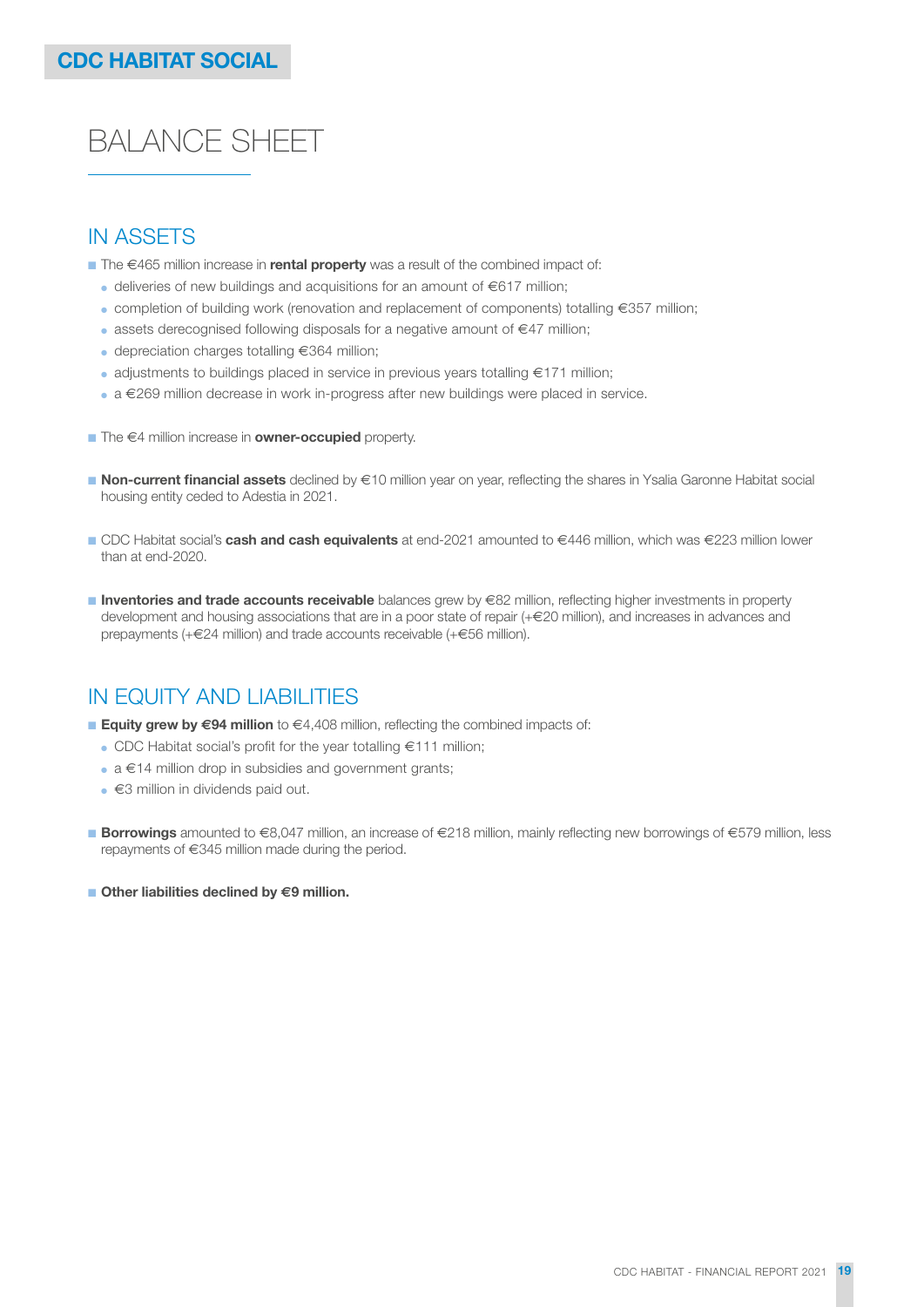## CDC HABITAT SOCIAL

| <b>Balance sheet</b>                      |                      |                      | in $\epsilon$ M |
|-------------------------------------------|----------------------|----------------------|-----------------|
|                                           | <b>Reported 2020</b> | <b>Reported 2021</b> | △ 2021/2020     |
| <b>ASSETS</b>                             |                      |                      |                 |
| Uncalled subscribed capital               | 0.0                  | 0.0                  | 0.0             |
| Rental property                           | 10.046               | 10.781               | 735             |
| Renovation and building work in-progress  | 1.517                | 1.248                | $-269$          |
| <b>Total rental property</b>              | 11,563               | 12,029               | 465             |
| Owner-occupied property                   | 36                   | 40                   | $\overline{4}$  |
| Non-current financial assets              | 20                   | 10                   | $-10$           |
| <b>NON-CURRENT ASSETS</b>                 | 11,619               | 12,078               | 459             |
| <b>Cash and cash equivalents</b>          | 669                  | 446                  | $-223$          |
| Inventories and trade accounts receivable | 546                  | 629                  | 82              |
| <b>TOTAL ASSETS</b>                       | 12,835               | 13,153               | 318             |
| <b>CAPITAL AND RESERVES</b>               |                      |                      |                 |
| Profit (loss) for the period              | 2.971                | 3.100                | 129             |
| Subsidies and government grants           | 133                  | 111                  | $-22$           |
| Regulated provisions                      | 1.212                | 1.198                | $-14$           |
| <b>TOTAL EQUITY</b>                       | 4,315                | 4,408                | 94              |
| Provisions for contingencies and losses   | 93                   | 99                   | $\overline{7}$  |
| <b>Borrowings</b>                         | 7,830                | 8,047                | 218             |
| Other payables                            | 582                  | 573                  | $-9$            |
| <b>PCA renewal of conventions</b>         | 15                   | 24                   | 9               |
| <b>TOTAL EQUITY AND LIABILITIES</b>       | 12,835               | 13,153               | 318             |

## Balance sheet ratios

|                                                      | <b>Reported 2020</b> | <b>Reported 2021</b> |
|------------------------------------------------------|----------------------|----------------------|
| <b>NET DEBT</b>                                      | 7,161                | 7,602                |
| Net debt / net rental income                         | 8.0                  | 8.3                  |
| Net debt / rental property                           | 0.7                  | 0.7                  |
| Gearing (net debt / equity)                          | 1.7                  | 1.7                  |
| <b>ROE</b>                                           | $3.2\%$              | 2.6%                 |
| <b>LTV</b>                                           | 38.7%                | 39.3%                |
| Cash on hand / number of months of rental income     | 9.0                  | 5.9                  |
| Annuities / Net income (%)                           | 47.6%                | 48.9%                |
| Spread (EBITDA/Rental income - Annuities/Net income) | 3.6%                 | 0.6%                 |

Total assets grew by 2.5% (or by €318 million) in 2021.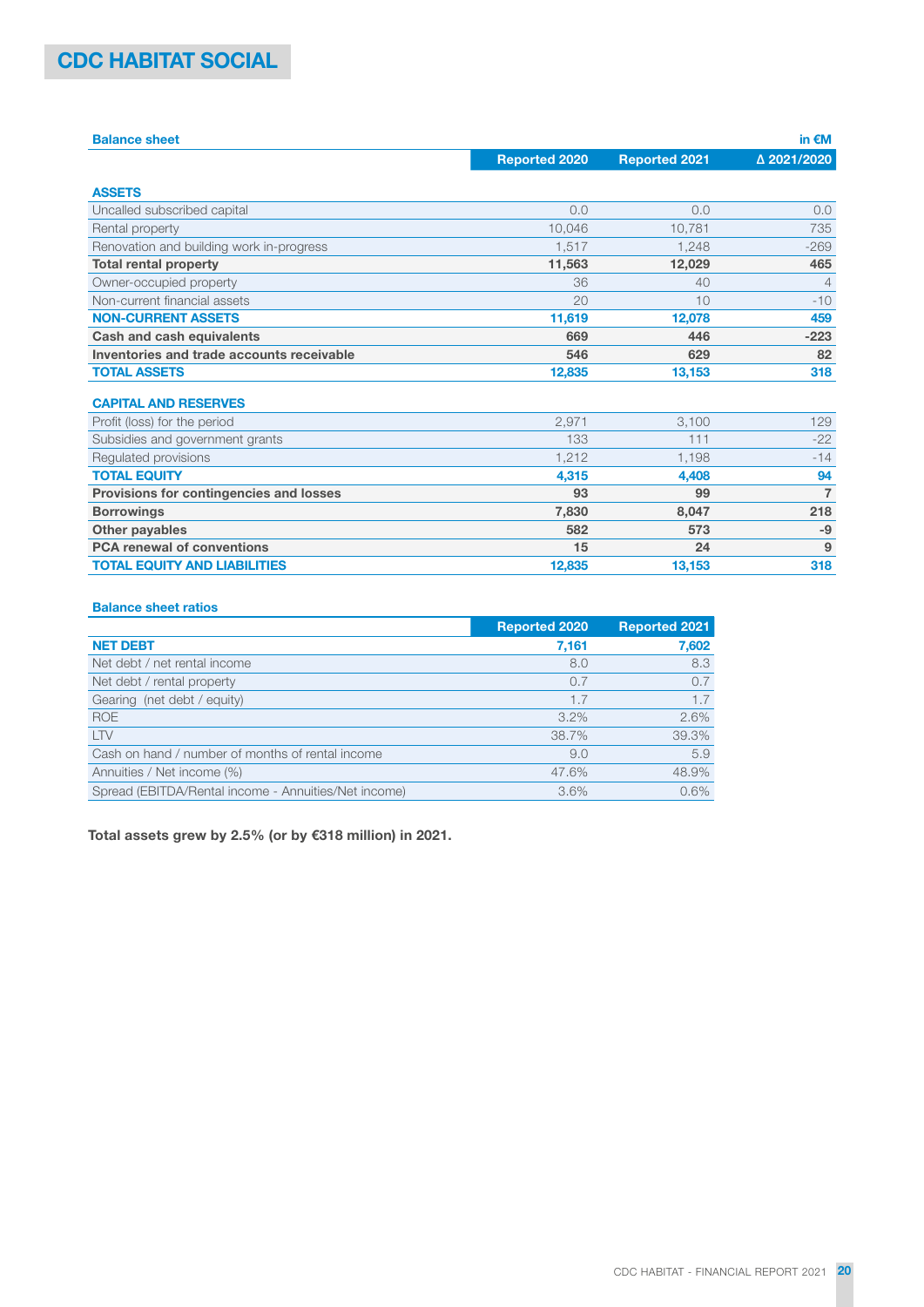# FREE CASH FLOW AT DELIVERY

The various operations carried out in 2021 generated a net funding requirement of €65 million compared to a surplus of €39 million in 2020. This reflects a number of factors:

- a €31 million year-on-year increase in principal repayments;
- a €46 million increase in capital invested in building work in line with new deliveries (especially renovation work);
- an €18 million drop in cash proceeds on disposals;
- additional capital outlay required for structural development of €56 million (higher investments);
- an €11 million increase in early repayments (excluding sales), due to repayment of over-funded borrowings;
- the transfer of Ysalia Garonne shares to Adestia which generated gross cash flow of €10 million;
- equity financing of €47 million, comprising the last instalment of the 1.0 subsidised equity loan of €3 million and €44 million in pandemic-related subsidised equity loans.

| <b>Free cash flow</b>                                       |        |                             | in $\epsilon$ M |
|-------------------------------------------------------------|--------|-----------------------------|-----------------|
|                                                             |        | Reported 2020 Reported 2021 | △ 2021/2020     |
|                                                             |        |                             |                 |
| Cash flow from operating activities                         | 332    | 339                         | 7               |
| Compensating interest                                       | 0      | $\Omega$                    | $\Omega$        |
| Repayment of principal (excl. early repayments)             | $-270$ | $-301$                      | $-31$           |
| <b>GROSS OPERATING CASH FLOW</b>                            | 62     | 38                          | $-24$           |
| Capital invested in renov/enhancement/demolition            | $-62$  | $-108$                      | $-46$           |
| <b>NET OPERATING CASH FLOW</b>                              | 0      | -70                         | $-70$           |
| Cash proceeds on disposals                                  | 128    | 110                         | $-18$           |
| Equity invested in development (new deliveries)             | -86    | $-142$                      | $-56$           |
| Equity invested in structural work                          | $-6$   | $-6$                        | $\Omega$        |
| Other early repayments                                      | -1     | $-12$                       | $-11$           |
| Acquisitions $(-)$ or disposals $(+)$ of equity investments |        | 10                          | 9               |
| <b>FREE CASH FLOW BEFORE EQUITY FINANCING</b>               | 37     | $-109$                      | $-145$          |
| Distributed dividends                                       | $-4$   | $-3$                        | $\Omega$        |
| Equity financing                                            | 6      | 47                          | 41              |
| <b>FREE CASH FLOW AFTER EQUITY FINANCING</b>                | 39     | $-65$                       | $-104$          |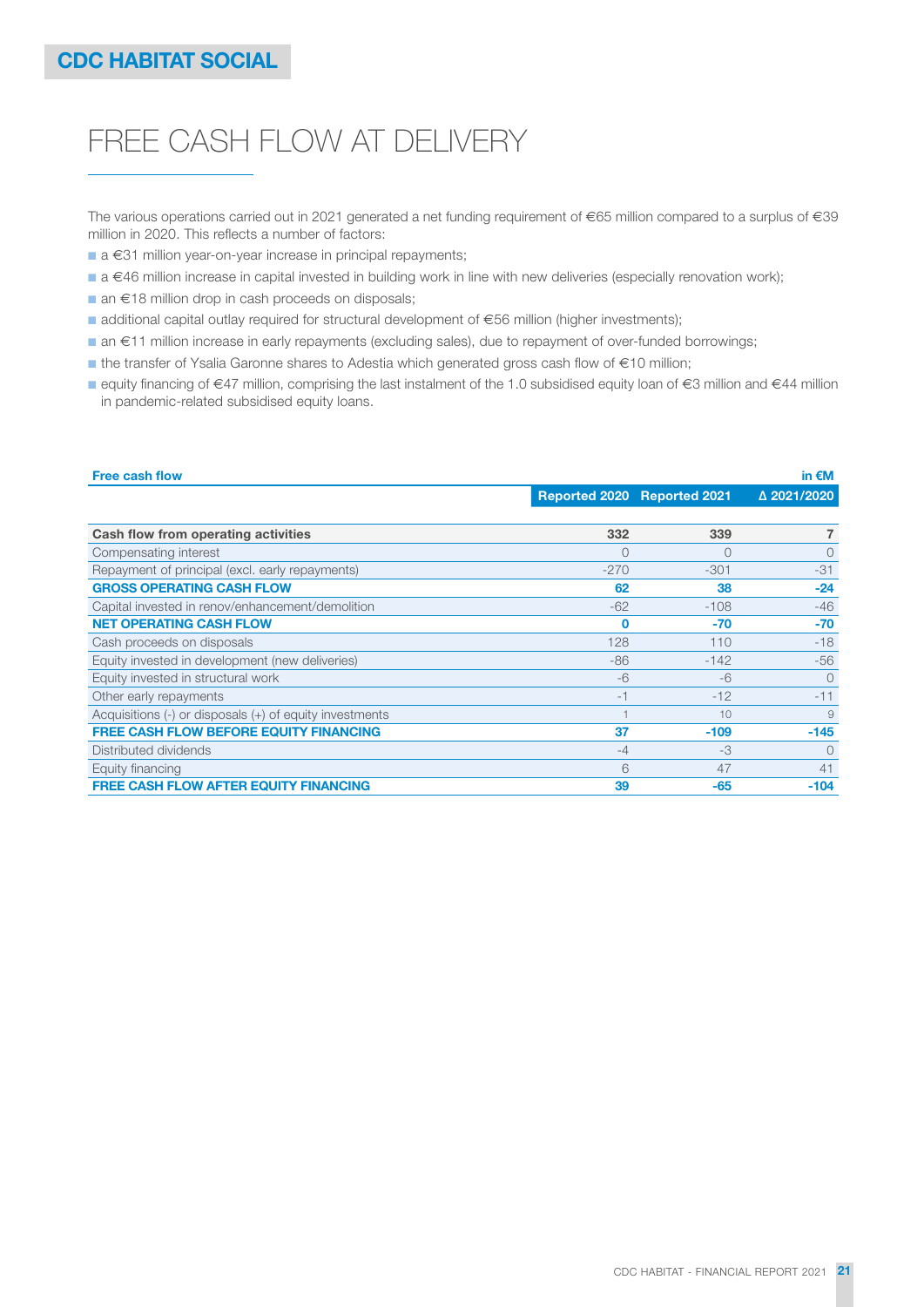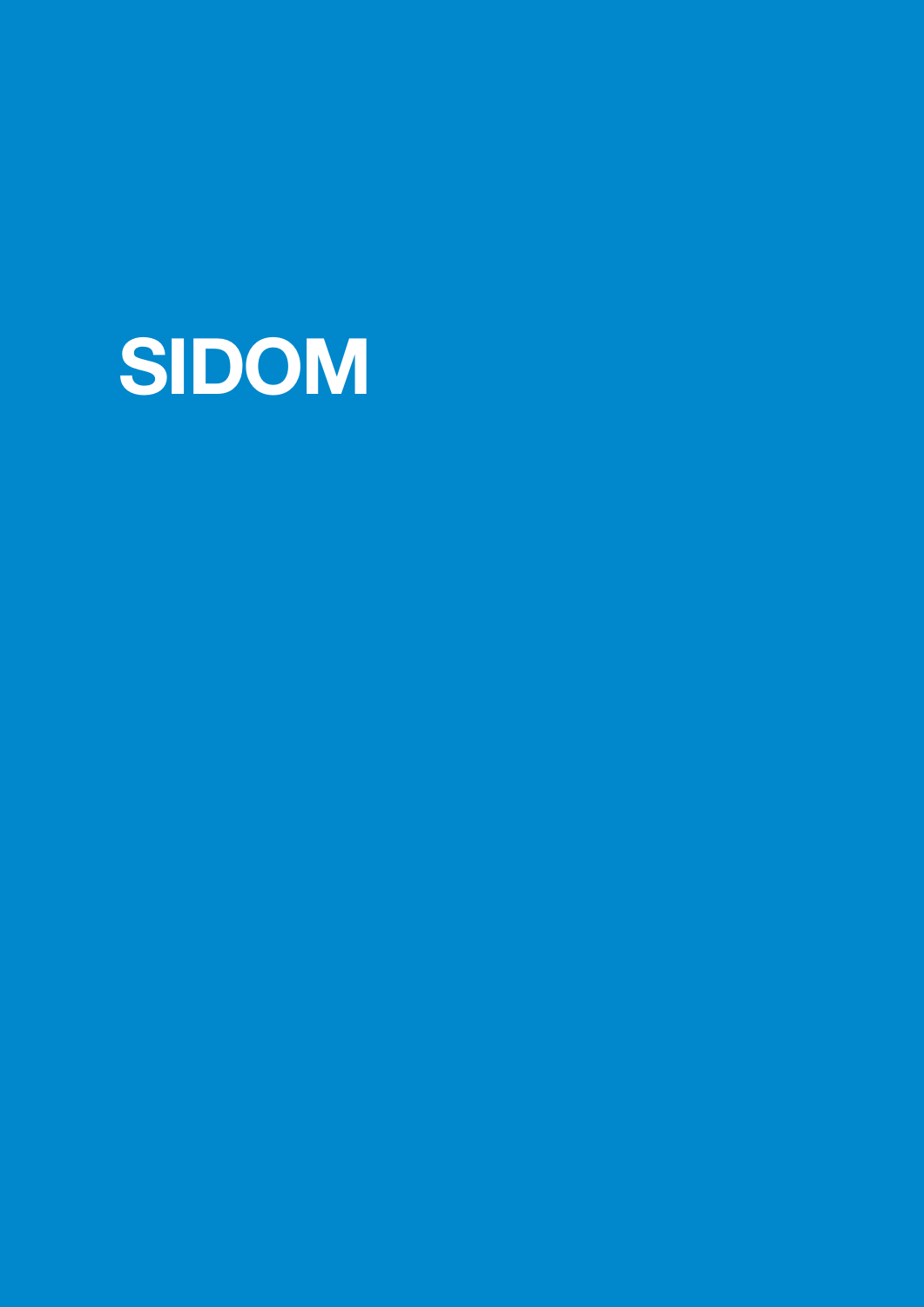Figures for 2020 include SODIAC following the acquisition of a 57.75% stake in July 2020. There were no changes in the scope of consolidation in 2021.

# INCOME STATEMENT

Net rental income rose by  $\epsilon$ 17.7 million for the year (or by 3.9%), including €13.1 million generated by new buildings delivered in 2020-2021 and €5.6 million from the existing property portfolio following the revaluation of the French rent review index in 2021 and a reduction in vacancy rates.

**Maintenance expenses** increased by a moderate  $€1.1$  million (+2.1%) million and represented 10.8% of net rental income.

**Property taxes** were  $\epsilon$ 2.1 million (or 4.9 % higher) due to disposals of exempted properties.

Other direct costs increased by €1.6 million and included €1 million in technical fees and €0.3 million in legal and property management fees.

Indirect charges declined by  $\epsilon$ 0.5 million due mainly to the following impacts:

- a €2.7 million decline in indirect costs, reflecting the combined impacts of a €1.4 million increase in own-work capitalised and savings on routine operating management costs;
- the sum of personnel expenses and share in inter-company partnership costs rose by €1.8 million (the two items are offset because of amounts rebilled for personnel provided by the inter-company partnerships).

EBITDA came in at €260.7 million, which was 5.6% higher than last year and represented 54.5% of net rental income (53.7% in 2020).

EBIT came in at €91.1 million, reflecting increases in depreciation charges related to new buildings placed in service and renovation work carried out.

Net financial expense was €1.8 million lower in 2021, mainly due to the €4.4 million decrease in financial expense following a drop in the rate paid on Livret A passbook savings accounts and its full-year impact in 2021. The lower financial income is attributable to the disposal of non-strategic equity investments by SIDR in 2020, which generated gains of €2.4 million.

**Profit** from ordinary activities rose by  $\epsilon$ 6.4 million to  $\epsilon$ 52.4 million (versus €46 million in 2020).

**Disposal gains** decreased by 10% to €18.5 million, mainly reflecting lower gains on disposals of land.

Net profit for the year came in at €67.2 million compared to €68.6 million in 2020.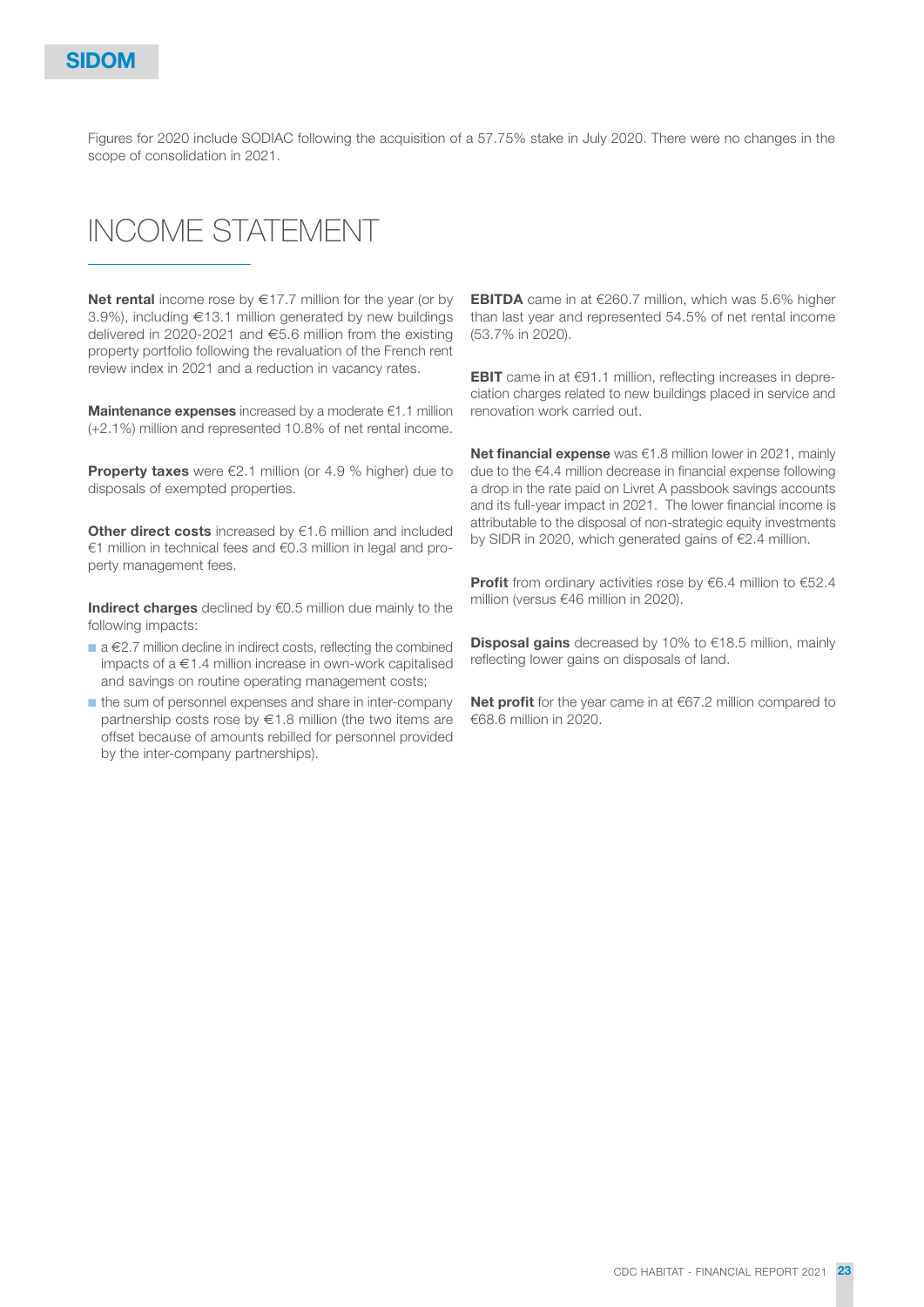| <b>Income statement</b>                                      |                      |                      |             | in $\notin M$ |
|--------------------------------------------------------------|----------------------|----------------------|-------------|---------------|
|                                                              | <b>Reported 2020</b> | <b>Reported 2021</b> | △ 2021/2020 | △ 2021/2020   |
|                                                              |                      |                      |             |               |
| Rental income *                                              | 458.3                | 476.0                | 17.7        | 3.9%          |
| Maintenance                                                  | $-50.5$              | $-51.6$              | $-1.1$      | 2.1%          |
| Local non-recoverable payroll                                | $-5.0$               | $-5.2$               | $-0.2$      | 3.0%          |
| Taxes on rental housing stock                                | $-43.3$              | $-45.4$              | $-2.1$      | 4.9%          |
| Other direct costs                                           | $-8.3$               | $-9.9$               | $-1.6$      | 19.6%         |
| <b>Direct costs</b>                                          | $-107.1$             | $-112.1$             | $-4.9$      | 4.6%          |
| <b>CONTRIBUTION MARGIN</b>                                   | 351.2                | 363.9                | 12.8        | 3.6%          |
| Non-rental income *                                          | 1.6                  | 2.1                  | 0.6         | 36.6%         |
| Admin staff payroll, net of amounts rebilled                 | $-80.6$              | $-69.4$              | 11.2        | $-13.9%$      |
| Taxes and contributions                                      | $-5.3$               | $-5.7$               | $-0.4$      | 8.3%          |
| Other indirect costs                                         | $-28.2$              | $-26.6$              | 1.6         | $-5.7%$       |
| Other internally rebilled costs                              | 13.3                 | 14.5                 | 1.1         | 8.6%          |
| Other direct costs, net of amounts rebilled                  | $-14.9$              | $-12.1$              | 2.7         | $-18.5%$      |
| GIE Supports et Territoriaux (inter-company<br>partnerships) | $-5.1$               | $-18.1$              | $-13.0$     | 253.1%        |
| <b>Indirect costs</b>                                        | $-105.9$             | $-105.4$             | 0.5         | $-0.5%$       |
| <b>EBITDA</b>                                                | 246.8                | 260.7                | 13.9        | 5.6%          |
| Depreciation and amortisation net of<br>government grants    | $-160.9$             | $-170.1$             | $-9.1$      | 5.7%          |
| Variance MR / PMRs                                           | 0.6                  | 0.4                  | $-0.2$      | $-26.8%$      |
| <b>EBIT</b>                                                  | 86.5                 | 91.1                 | 4.6         | 5.3%          |
| Financial expense                                            | $-46.3$              | $-42.3$              | 3.9         | $-8.5%$       |
| Financial income                                             | 5.8                  | 3.7                  | $-2.1$      | $-36.9%$      |
| Net financial income (expense)                               | $-40.5$              | $-38.7$              | 1.8         | $-4.4%$       |
| Acquisition-related costs                                    | 0.0                  | 0.0                  | 0.0         |               |
| <b>PROFIT FROM ORDINARY ACTIVITIES</b>                       | 46.0                 | 52.4                 | 6.4         | 13.9%         |
| Net profit on disposals                                      | 20.6                 | 18.5                 | $-2.1$      | $-10.0\%$     |
| Other non-recurring profit (loss)                            | 6.1                  | 2.3                  | $-3.8$      | $-62.2%$      |
| Demolition ANRU and non-ANRU<br>programmes                   | 1.7                  | $-1.5$               | $-3.2$      | $-189.2%$     |
| <b>PROFIT BEFORE TAX</b>                                     | 74.3                 | 71.7                 | $-2.6$      | $-3.5%$       |
| Employee profit-sharing                                      | $-3.9$               | $-2.2$               | 1.8         | $-44.9%$      |
| Income tax                                                   | $-1.8$               | $-2.4$               | $-0.5$      |               |
| <b>NET PROFIT</b>                                            | 68.6                 | 67.2                 | $-1.4$      | $-2.0%$       |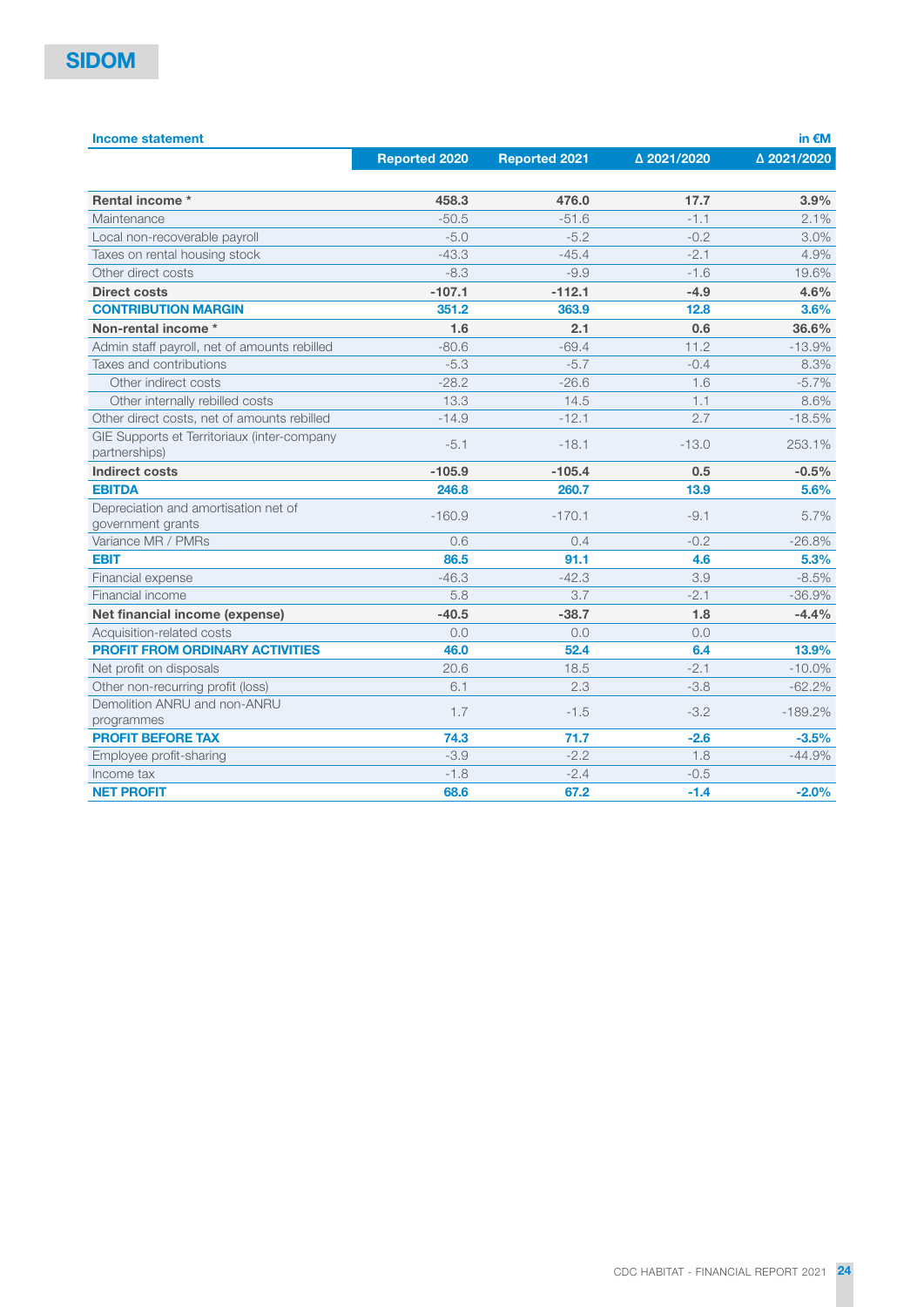# BALANCE SHEET

Total assets grew by €345.8 million in 2021 to €7,477.1 million.

| <b>Balance sheet</b>                     |                      |                      | in $\notin M$ |
|------------------------------------------|----------------------|----------------------|---------------|
|                                          | <b>Reported 2020</b> | <b>Reported 2021</b> | △ 2021/2020   |
| <b>ASSETS</b>                            |                      |                      |               |
| Rental property                          | 5,382.9              | 5699.4               | 316.5         |
| Renovation and building work in-progress | 684.8                | 661.1                | $-23.7$       |
| <b>Total rental property</b>             | 6,067.7              | 6,360.5              | 292.8         |
| Owner-occupied property                  | 43.5                 | 41.4                 | $-2.1$        |
| Non-current financial assets             | 9.8                  | 9.2                  | $-0.6$        |
| Non-current assets                       | 6,121.0              | 6,411.0              | 290.1         |
| Cash and cash equivalents                | 234.8                | 232.1                | $-2.7$        |
| Inventories                              | 175.3                | 148.3                | $-27.0$       |
| Grants receivable                        | 418.5                | 524.8                | 106.3         |
| Trade receivables                        | 181.7                | 160.9                | $-20.8$       |
| <b>TOTAL ASSETS</b>                      | 7,131.2              | 7,477.1              | 345.8         |
| <b>EQUITY AND LIABILITIES</b>            |                      |                      |               |
| Capital and reserves                     | 615.8                | 685.9                | 70.1          |
| Profit (loss) for the period             | 68.6                 | 67.2                 | $-1.4$        |
| Subsidies and government grants          | 1,533.4              | 1.766.7              | 233.3         |
| Tax exemption subsidies or tax credits   | 146.8                | 145.5                | $-1.3$        |
| Regulated provisions                     | 0.0                  | 0.0                  | 0.0           |
| <b>Total equity</b>                      | 2,364.6              | 2,665.3              | 300.7         |
| Provisions for contingencies and losses  | 109.3                | 103.5                | $-5.8$        |
| Non-current borrowings                   | 4.265.4              | 4,345.3              | 80.0          |
| Other payables                           | 303.6                | 305.7                | 2.1           |
| PCA renewal of conventions               | 88.3                 | 57.2                 | $-31.2$       |
| <b>TOTAL EQUITY AND LIABILITIES</b>      | 7,131.2              | 7,477.1              | 345.8         |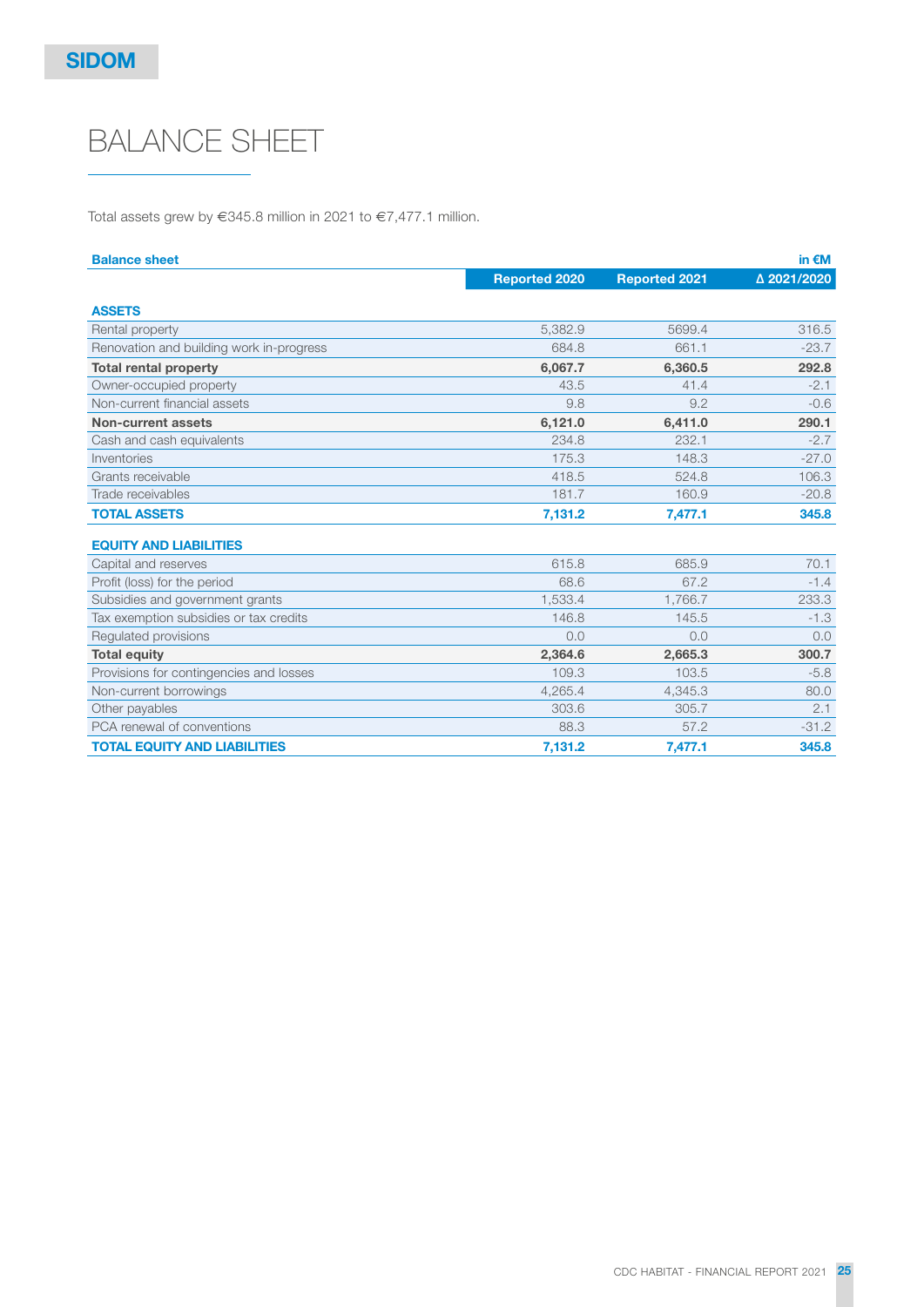The main changes in non-current assets (excluding depreciation charges and derecognition of components) were as follows:

- deliveries for the period, i.e., 2,022 units of new housing, 28 commercial units and 38 acquisitions, representing a total amount of €371 million;
- investment work for the period totalling  $€101$  million;
- assets under construction, which increased by an amount of €93 million year on year.

Cash on hand totalled €232.1 million at end-2021 (down €2.7 million) and represented 5.8 months' worth of rental income.

Grants receivable amounted to €524.8 million, a year-on-year increase of €106 million due to the large number of Service Orders issued in 2020 (new builds were subsidised to the tune of 39% and building work was subsidised at 29%).

Equity grew by €300.7 million to €2,665.3 million, reflecting:

- net profit of €67.2 million for the period;
- a €233.3 million increase in subsidies and government grants.

Debt amounted to €4.3 billion at end-2021, reflecting the following movements:

- €357 million in new borrowings for new builds, acquisitions and investment and redevelopment work;
- €201 million in repayments due;
- €79 million in early repayments, mostly corresponding to pre-financing of tax credits.

| <b>Balance sheet</b>                               |                |                      | in $\notin M$ |
|----------------------------------------------------|----------------|----------------------|---------------|
|                                                    | Reported 2020* | <b>Reported 2021</b> | △ 2021/2020   |
| Net debt                                           | 4,031          | 4.113                | 83            |
| Net debt / net rental income                       | 8.8            | 8.6                  | $-0.2$        |
| Net debt / rental property *                       | 66.4%          | 64.7%                | $-1.8%$       |
| Gearing (net debt / equity)                        | 1.7            | 1.5                  | $-0.2$        |
| <b>ROE</b>                                         | 3.0%           | 2.6%                 | $-0.4%$       |
| Cash on hand / number of months of rental income * | 6.1            | 5.8                  | $-0.3$        |

\* 2020 data adjusted following the adjustment made to income statement aggregate headings.

Debt ratios improved overall year on year: the net debt / net rental income ratio was 8.6 and the gearing ratio was 1.5. Return on equity (ROE) edged down slightly by 0.4 points due to the big increase in subsidies and government grants in equity.

The cash to net rental income ratio fell by 0.3 months year on year but remains at 5.8 months' worth of rental income.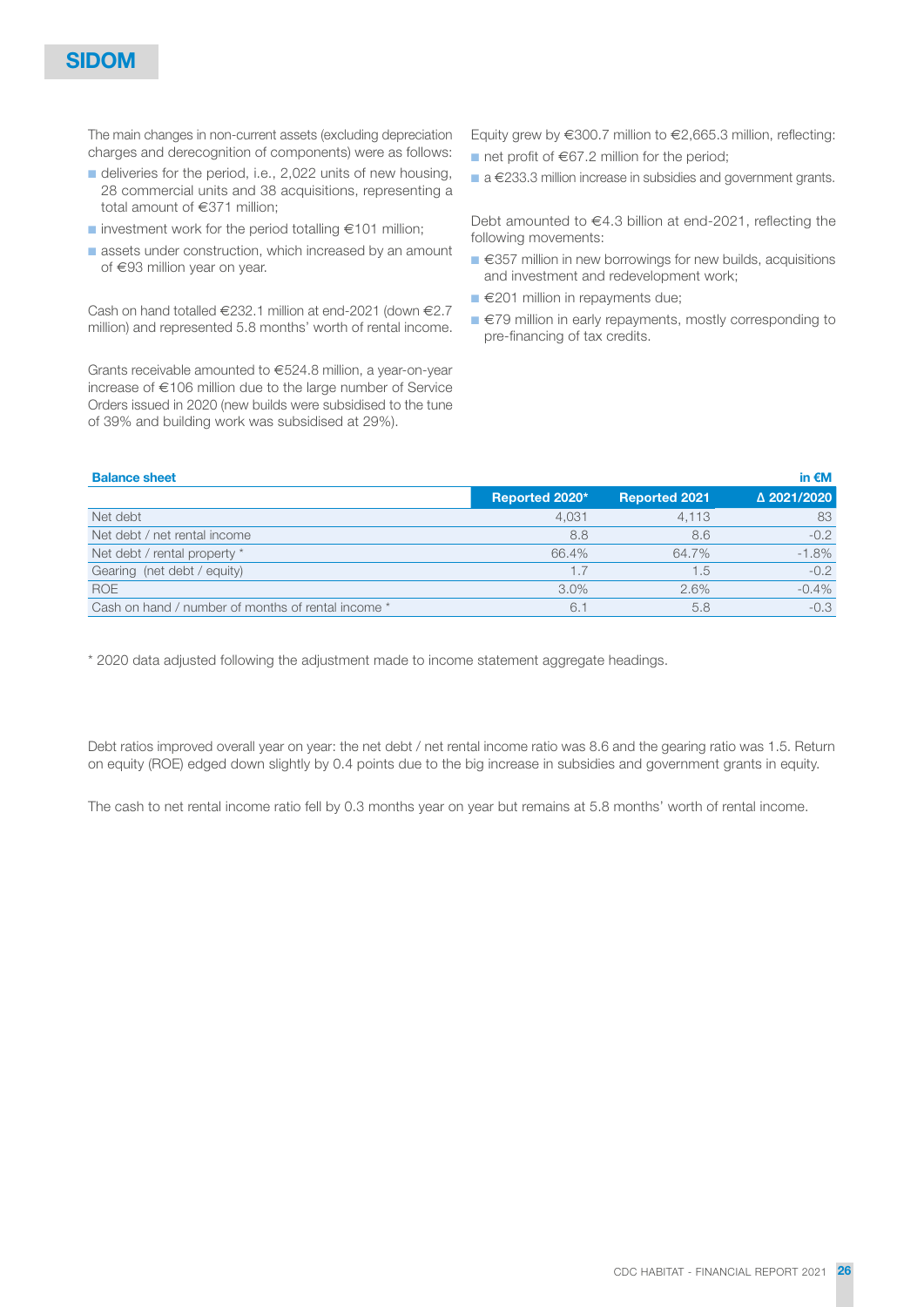# FREE CASH FLOW

Cash flow from operating activities was €16.4 million higher than in 2020. making it possible to fund principal repayments. The SIDOM entities generated positive gross operating cash flow of €39.6 million in 2020 (€5.3 million more than in 2020), however this was insufficient to cover capital invested in building work due to the high cost of building components.

Capital outlay required for structural development and investment and other early repayments were covered by cash proceeds on disposals.

Free cash flow before equity financing was a positive amount of €7.4 million, a year-on-year improvement of €10.2 million.

The €34.5 million year-on-year decrease in free cash flow after equity financing was attributable to the large amount of equity financing obtained in 2020 (current account advance of €20 million and €15 million increase in the capital of SODIAC, plus €6 million increase in the capital of SEMADER).

| <b>Free cash flow</b>                        |                         |                         | in $\epsilon$ M |
|----------------------------------------------|-------------------------|-------------------------|-----------------|
|                                              | <b>Reported</b><br>2020 | <b>Reported</b><br>2021 | △ 2021/2020     |
|                                              |                         |                         |                 |
| Cash flow from operating activities          | 205.3                   | 221.7                   | 16.4            |
| Repayment of principal                       | $-170.9$                | $-182.0$                | $-11.1$         |
| <b>GROSS OPERATING CASH FLOW</b>             | 34.3                    | 39.6                    | 5.3             |
| Capital invested in renov/enhancement work   | $-9.2$                  | $-7.9$                  | 1.3             |
| Equity invested in building components       | $-46.1$                 | $-42.4$                 | 3.8             |
| <b>NET OPERATING CASH FLOW</b>               | $-21.0$                 | $-10.6$                 | 10.4            |
| Cash proceeds on disposals                   | 26.0                    | 26.4                    | 0.4             |
| Equity invested in development               | $-2.3$                  | $-3.5$                  | $-1.2$          |
| Equity invested in structural work           | $-2.3$                  | $-3.0$                  | $-0.8$          |
| Acquisition-related costs                    | 0.0                     | 0.0                     | 0.0             |
| Other repayments                             | $-3.3$                  | $-1.9$                  | 1.5             |
| <b>FREE CASH FLOW</b>                        | $-2.8$                  | 7.4                     | 10.2            |
| Current account advances                     | 23.8                    | 0.0                     | $-23.8$         |
| Cash capital increase                        | 21.0                    | 0.0                     | $-21.0$         |
| <b>FREE CASH FLOW AFTER EQUITY FINANCING</b> | 41.9                    | 7.4                     | $-34.5$         |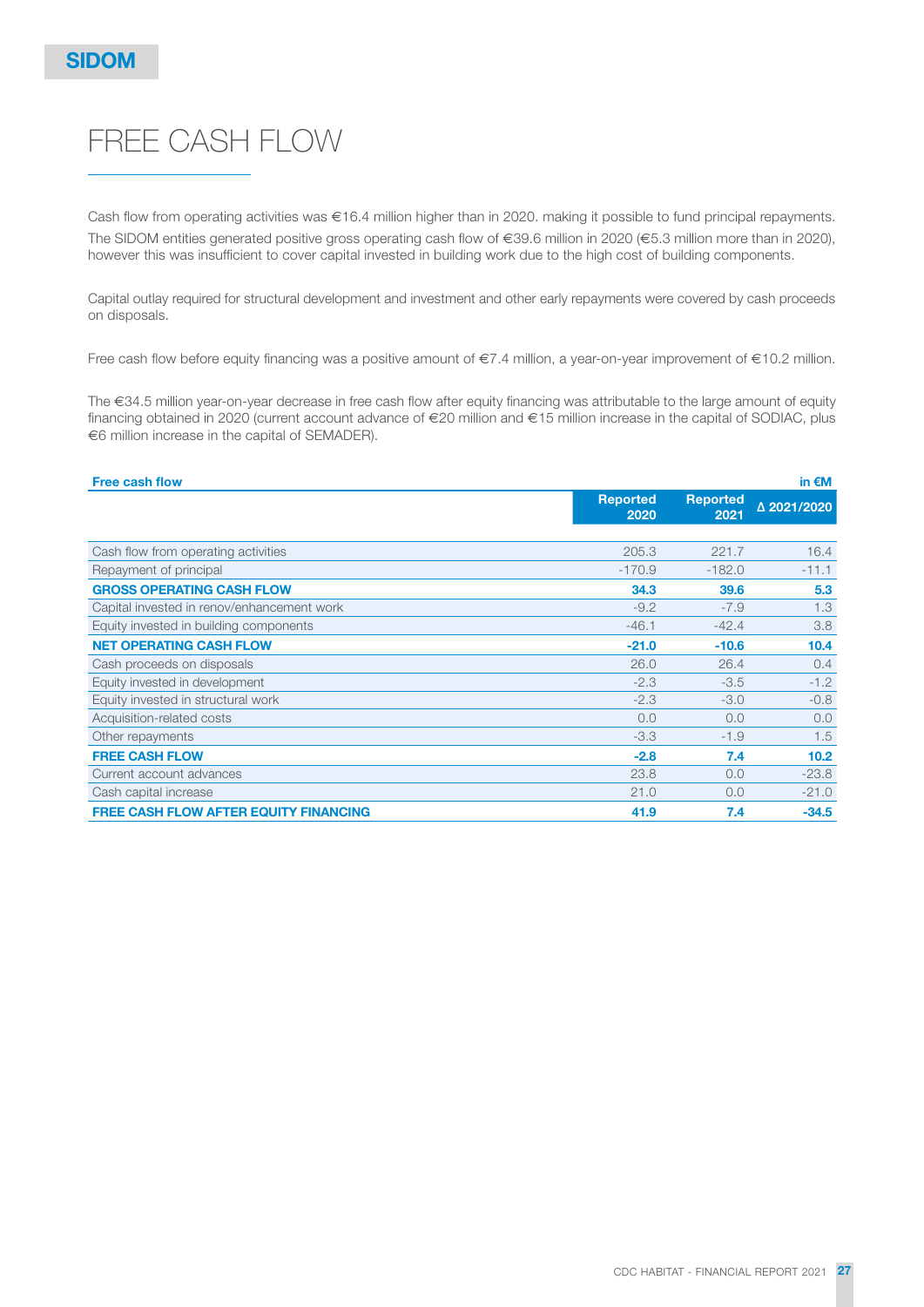# MAISONS & CITÉS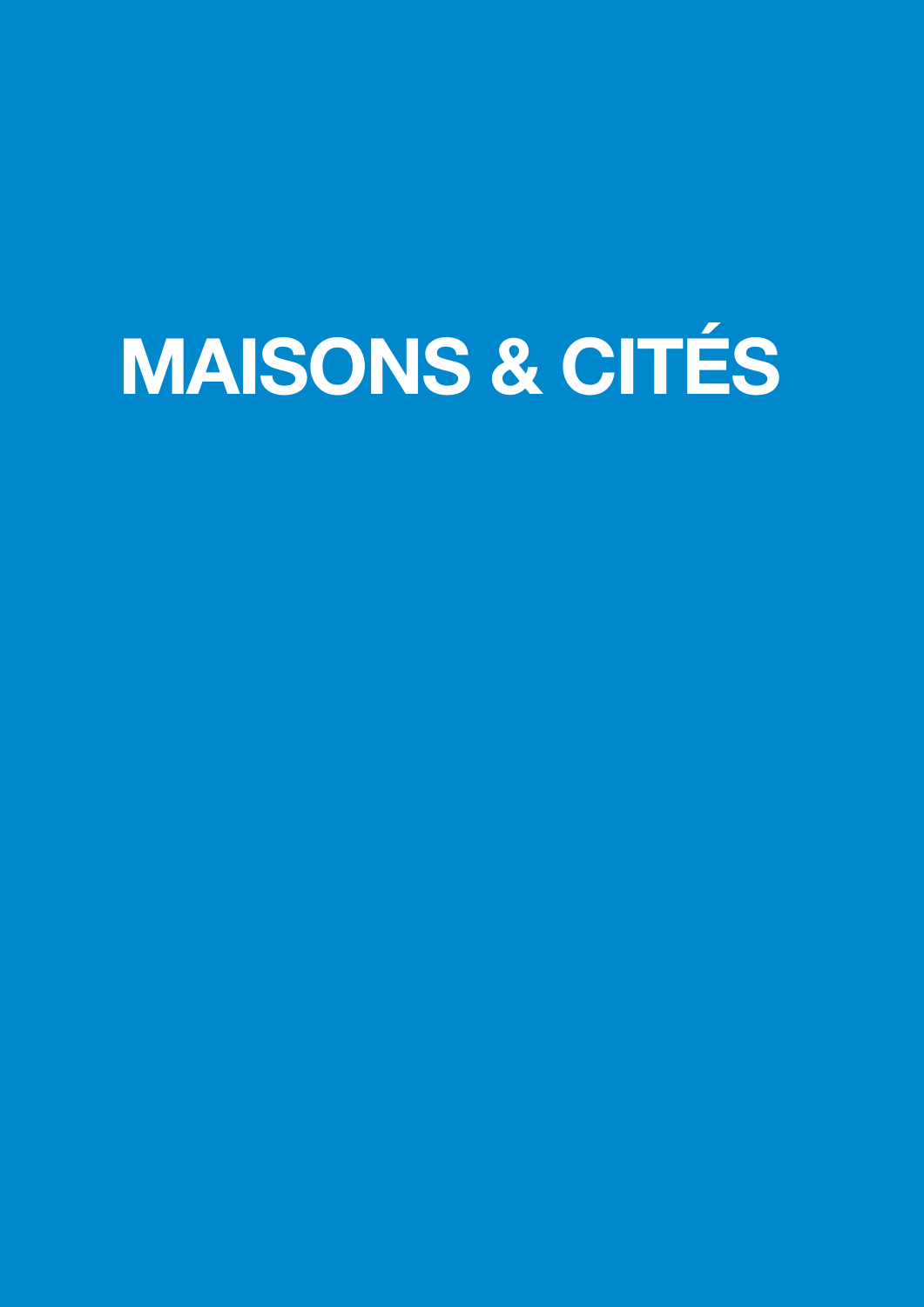# INCOME STATEMENT

Net rental income came in at €292 million, a year-on-year increase of €3.4 million, mainly attributable to the €1.9 million increase in rents and the €1.3 million decrease in bad debts and losses on unrecoverable rental charges.

Maintenance expenses increased by €4.7 million over the period however, costs were unusually low in 2020 because of the pandemic and expenditure not incurred due to lockdown restrictions.

Indirect charges grew by €5.7 million, reflecting a €3.6 million increase in personnel expenses driven by higher provisions for paid leave and time saving accounts as well as a €2.2 million increase in other indirect costs, particularly IT costs which grew by €2 million.

EBITDA declined by €8 million to €154 million and the ratio of EBITDA to net rental income was 52.7% (versus 56.1% in 2020).

After the impact of depreciation, amortisation and provisions, which were stable year on year, **EBIT** decreased by 26.4% year on year to €22.4 million.

Disposal gains grew by €3 million, principally reflecting the growth in the property development margin.

Non-recurring profit was down by €1.5 million and demolition costs increased by €2.7 million, in line with the 226 units demolished during the year.

Net profit for the year declined by €10.1 million to €24.7 million.

| <b>Income statement</b>                      |                      |                      |             | in $\notin M$ |
|----------------------------------------------|----------------------|----------------------|-------------|---------------|
|                                              | <b>Reported 2020</b> | <b>Reported 2021</b> | △ 2021/2020 | △ 2021/2020   |
|                                              |                      |                      |             |               |
| Rental income *                              | 288.6                | 292.0                | 3.4         | 1.2%          |
| Maintenance                                  | $-31.2$              | $-36.0$              | $-4.7$      | 15.2%         |
| Local non-recoverable payroll                | 0.0                  | 0.0                  | 0.0         |               |
| Taxes on rental housing stock                | $-23.6$              | $-23.9$              | $-0.3$      | 1.3%          |
| Other direct costs                           | $-6.3$               | $-6.8$               | $-0.5$      | 8.5%          |
| <b>Direct costs</b>                          | $-61.1$              | $-66.7$              | $-5.6$      | 9.1%          |
| <b>CONTRIBUTION MARGIN</b>                   | 227.5                | 225.3                | $-2.2$      | $-1.0%$       |
| Non-rental income *                          | 0.2                  | 0.1                  | $-0.1$      | $-52.4%$      |
| Admin staff payroll, net of amounts rebilled | $-51.6$              | $-55.2$              | $-3.6$      | 7.0%          |
| Taxes and contributions                      | $-4.6$               | $-4.5$               | 0.1         | $-1.8%$       |
| Other direct costs, net of amounts rebilled  | $-9.4$               | $-11.5$              | $-2.2$      | 23.2%         |
| GIE Supports et Territoriaux (inter-company  | $-0.1$               | $-0.1$               | 0.0         | 0.0%          |
| partnerships)                                |                      |                      |             |               |
| <b>Indirect costs</b>                        | $-65.6$              | $-71.3$              | $-5.7$      | 8.7%          |
| <b>EBITDA</b>                                | 162.0                | 154.0                | $-8.0$      | $-4.9%$       |
| Depreciation and amortisation net of         | $-131.6$             | $-131.6$             | 0.0         | 0.0%          |
| government grants                            |                      |                      |             |               |
| Variance MR / PMRs                           | 0.0                  | 0.0                  | 0.0         | 0.0%          |
| <b>EBIT</b>                                  | 30.4                 | 22.4                 | $-8.0$      | $-26.4%$      |
| Financial expense                            | $-24.3$              | $-25.0$              | $-0.8$      | 3.1%          |
| Financial income                             | 2.1                  | 2.1                  | 0.0         | $-0.9%$       |
| Net financial income (expense)               | $-22.2$              | $-22.9$              | $-0.8$      | 3.5%          |
| Acquisition-related costs                    | 0.0                  | 0.0                  | 0.0         | 0.0%          |
| <b>PROFIT FROM ORDINARY ACTIVITIES</b>       | 8.2                  | $-0.5$               | $-8.8$      | $-106.6%$     |
| Net profit on disposals                      | 13.9                 | 16.8                 | 3.0         | 21.4%         |
| Other non-recurring profit (loss)            | 15.8                 | 14.2                 | $-1.5$      | $-9.7\%$      |
| Demolition ANRU and non-ANRU                 | $-3.1$               | $-5.8$               | $-2.7$      | 89.5%         |
| programmes                                   |                      |                      |             |               |
| <b>PROFIT BEFORE TAX</b>                     | 34.8                 | 24.7                 | $-10.1$     | $-29.0%$      |
| Employee profit-sharing                      | 0.0                  | 0.0                  | 0.0         | 0.0%          |
| Income tax                                   | 0.0                  | 0.0                  | 0.0         | $0.0\%$       |
| <b>NET PROFIT</b>                            | 34.8                 | 24.7                 | $-10.1$     | $-29.0%$      |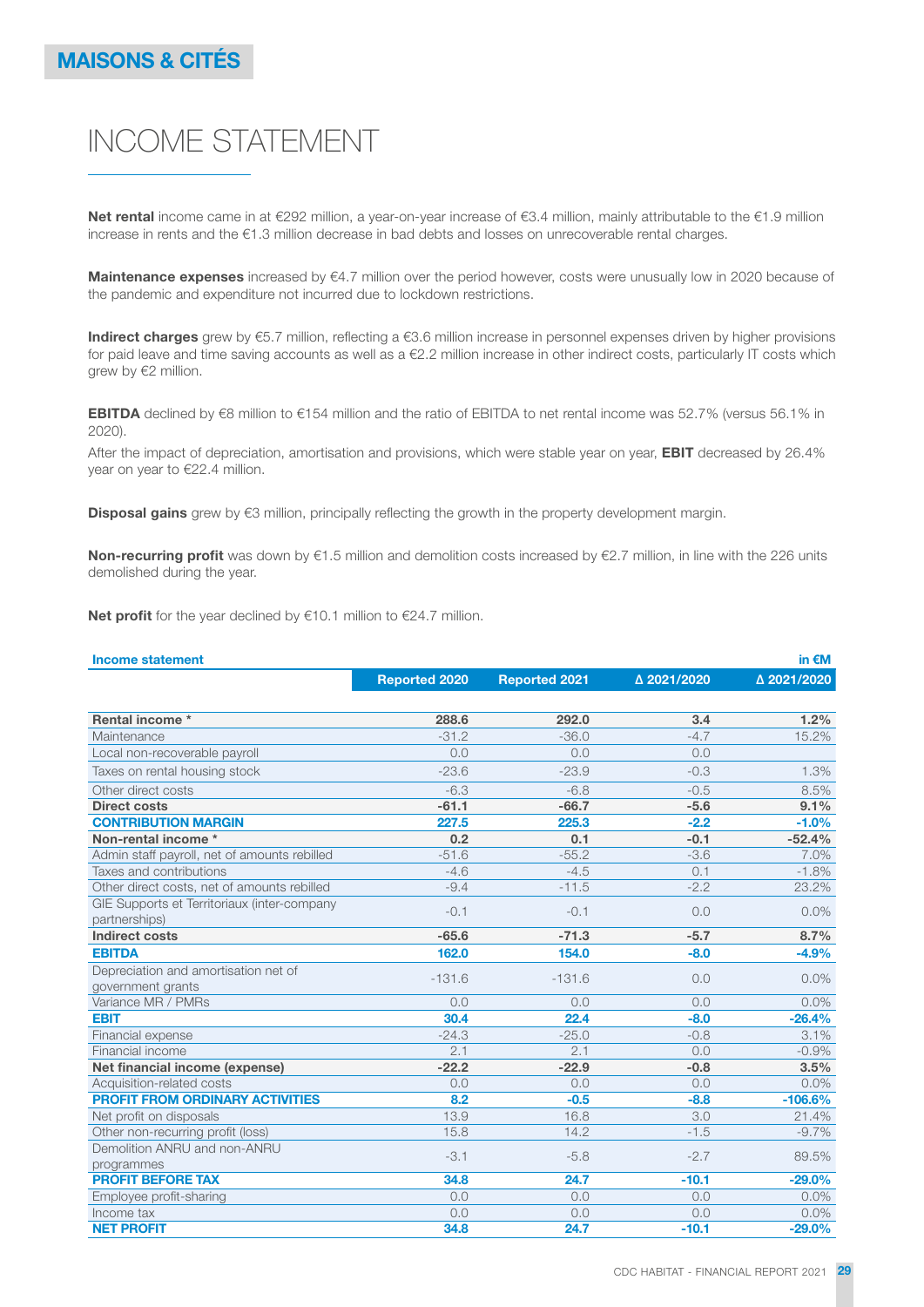# BALANCE SHEET

Total assets increased by 4.1% (or by €119.2 million) in 2021.

Rental property increased by €83.7 million in line with renovation programmes in-progress and new builds.

Cash on hand amounted to €318.9 million at end-2021 and represented 13.1 months' worth of rental income.

Equity totalled €1,129.9 million at 31 December 2021, a year-on-year increase of €57.4 million, reflecting the net profit for the year of €24.7 million and the €32.7 million increase in government grants and subsidies.

The net debt / net rental income ratio edged up by 0.2 points to 4.7. The gearing ratio (net debt / equity) remained stable at 1.2.

| <b>Balance sheet</b>                      |                      |                      | in $\epsilon$ M |
|-------------------------------------------|----------------------|----------------------|-----------------|
|                                           | <b>Reported 2020</b> | <b>Reported 2021</b> | △ 2021/2020     |
| <b>ASSETS</b>                             |                      |                      |                 |
| Uncalled subscribed capital               | 0.0                  | 0.0                  | 0.0             |
| Rental property                           | 2,363.9              | 2,361.1              | $-2.8$          |
| Renovation and building work in-progress  | 151.5                | 238.0                | 86.5            |
| Total rental property                     | 2.515.4              | 2.599.1              | 83.7            |
| Owner-occupied property                   | 19.8                 | 16.5                 | $-3.4$          |
| Non-current financial assets              | 5.0                  | 5.1                  | 0.1             |
| Non-current assets                        | 2.540.2              | 2,620.6              | 80.4            |
| Cash and cash equivalents                 | 292.0                | 318.9                | 26.8            |
| Inventories and trade accounts receivable | 79.4                 | 91.4                 | 12.0            |
| <b>TOTAL ASSETS</b>                       | 2,911.7              | 3,030.9              | 119.2           |
| <b>EQUITY AND LIABILITIES</b>             |                      |                      |                 |
| Capital and reserves                      | 879.2                | 914.1                | 34.9            |
| Profit (loss) for the period              | 34.9                 | 24.7                 | $-10.2$         |
| Subsidies and government grants           | 158.4                | 191.0                | 32.7            |
| Regulated provisions                      | 0.0                  | 0.0                  | 0.0             |
| <b>Total equity</b>                       | 1,072.5              | 1,129.9              | 57.4            |
| Provisions for contingencies and losses   | 8.1                  | 10.1                 | 2.0             |
| Non-current borrowings                    | 1,603.9              | 1,691.4              | 87.4            |
| Other payables                            | 225.9                | 191.1                | $-34.8$         |
| PCA renewal of conventions                | 1.2                  | 8.4                  | 7.2             |
| <b>TOTAL EQUITY AND LIABILITIES</b>       | 2,911.7              | 3,030.9              | 119.2           |

|                                                  |                      |                      | in $\epsilon$ M |
|--------------------------------------------------|----------------------|----------------------|-----------------|
|                                                  | <b>Reported 2020</b> | <b>Reported 2021</b> | △ 2021/2020     |
| Net debt                                         | 1.312                | 1.372                | 61              |
| Net debt / net rental income                     | 4.5                  | 4.7                  | 0.2             |
| Net debt / rental property                       | 55%                  | 58%                  | 3%              |
| Gearing (net debt / equity)                      | 1.2                  | 1.2                  | 0.0             |
| Cash on hand / number of months of rental income | 12.1                 | 13.1                 | 1.0             |

\* 2020 data adjusted following the adjustment made to income statement aggregate headings.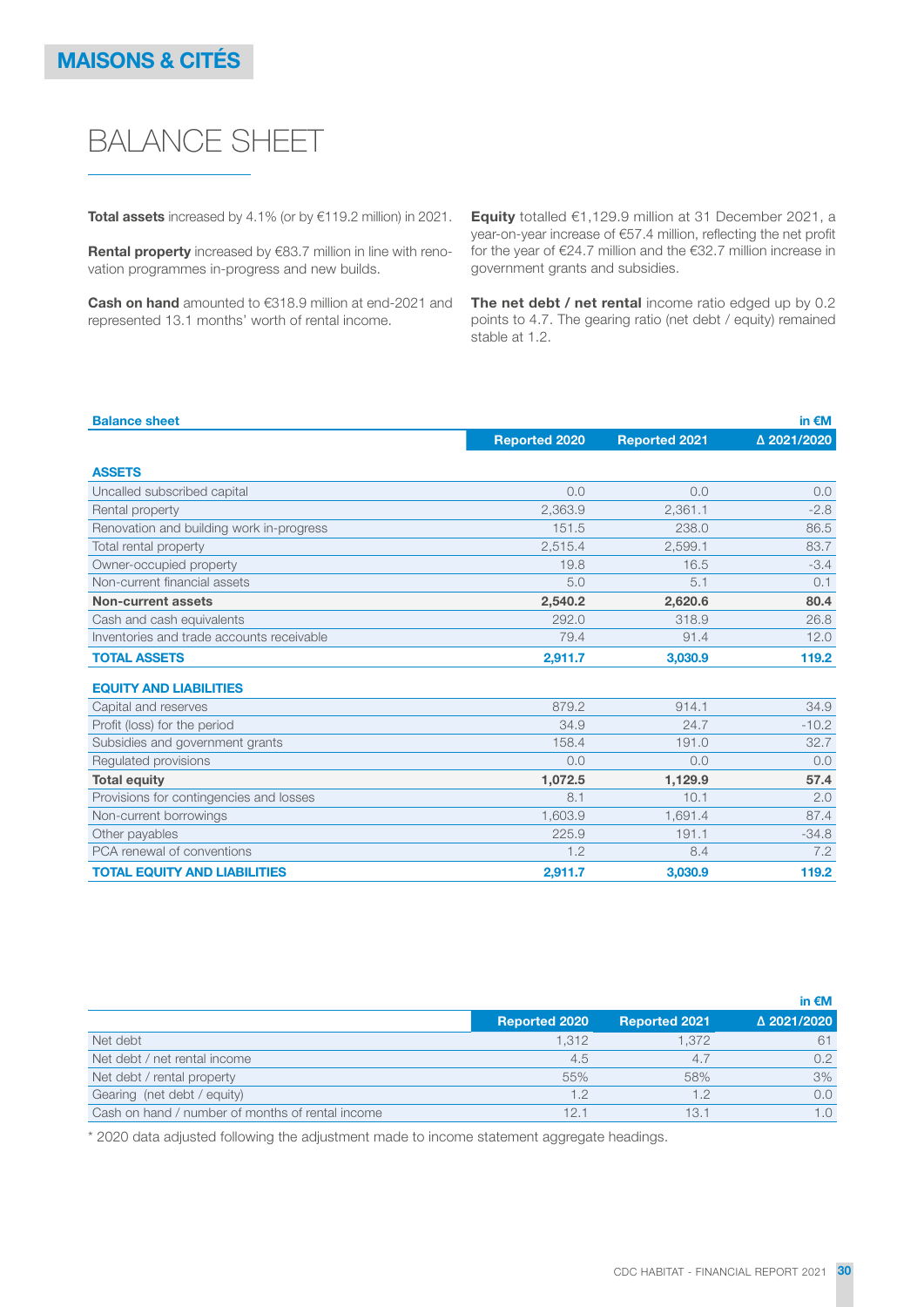# FREE CASH FLOW

The net funding requirement was €11.8 million in 2021, a year-on-year decline of €27.5 million, due principally to a €24.1 million deterioration in net operating cash flow driven by higher volumes of deliveries for an amount of €19.7 million, and a €4.4 million drop in gross operating cash flow.

| <b>Free cash flow</b>               |                         |                         | in $\epsilon$ M |
|-------------------------------------|-------------------------|-------------------------|-----------------|
|                                     | <b>Reported</b><br>2020 | <b>Reported</b><br>2021 | △ 2021/2020     |
|                                     |                         |                         |                 |
| Cash flow from operating activities | 155.6                   | 144.5                   | $-11.1$         |
| Repayment of principal              | $-88.4$                 | $-81.7$                 | 6.7             |
| <b>GROSS OPERATING CASH FLOW</b>    | 67.2                    | 62.8                    | $-4.4$          |
| Equity invested in building work    | $-32.0$                 | $-51.6$                 | $-19.7$         |
| <b>NET OPERATING CASH FLOW</b>      | 35.2                    | 11.2                    | $-24.1$         |
| Cash proceeds on disposals          | 18.6                    | 19.6                    | 1.0             |
| Equity invested in development      | $-12.3$                 | $-15.9$                 | $-3.6$          |
| Equity invested in structural work  | $-2.2$                  | $-2.3$                  | $-0.1$          |
| Other repayments                    | 0.0                     | $-0.8$                  | $-0.8$          |
| <b>FREE CASH FLOW</b>               | 39.3                    | 11.8                    | $-27.5$         |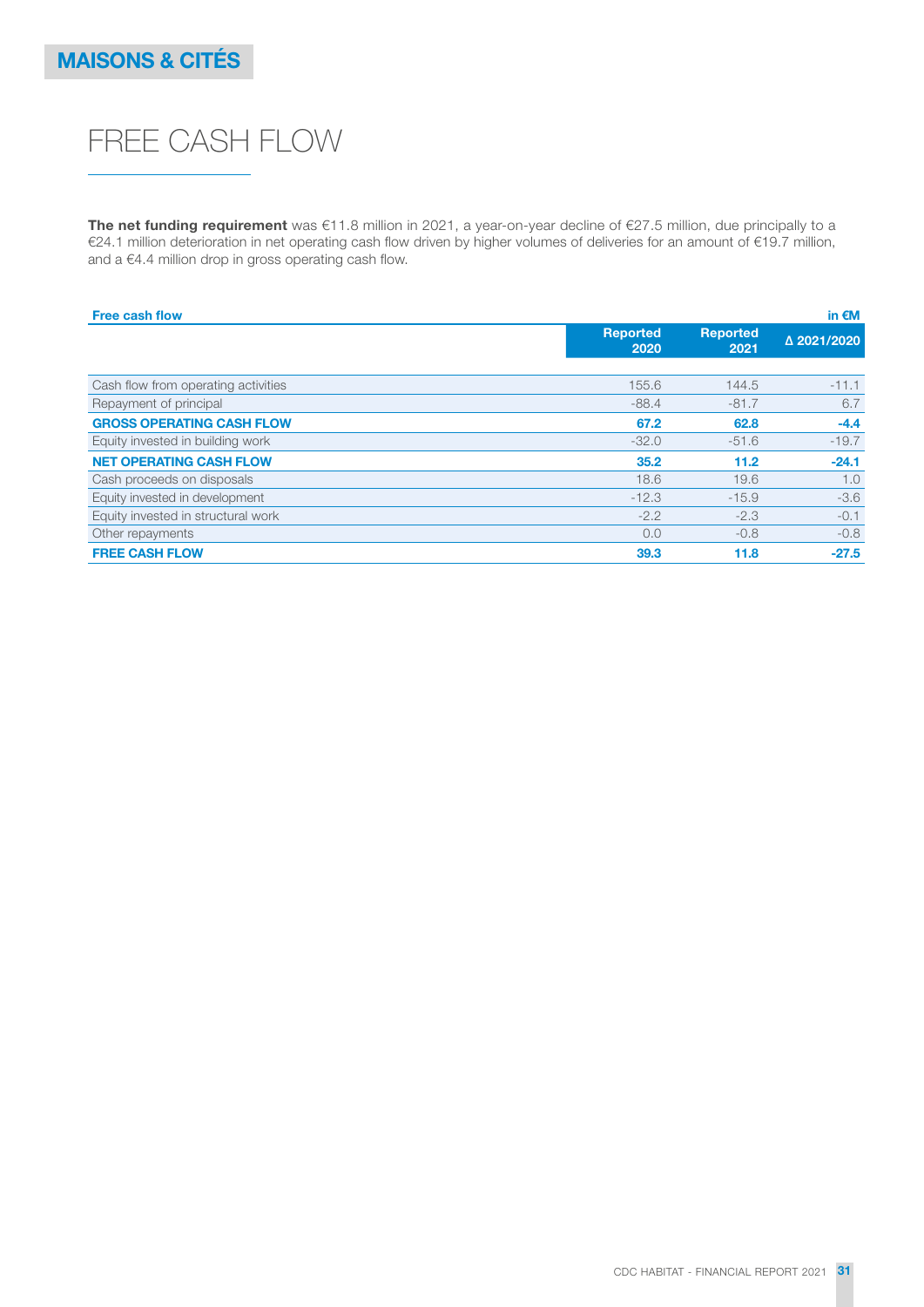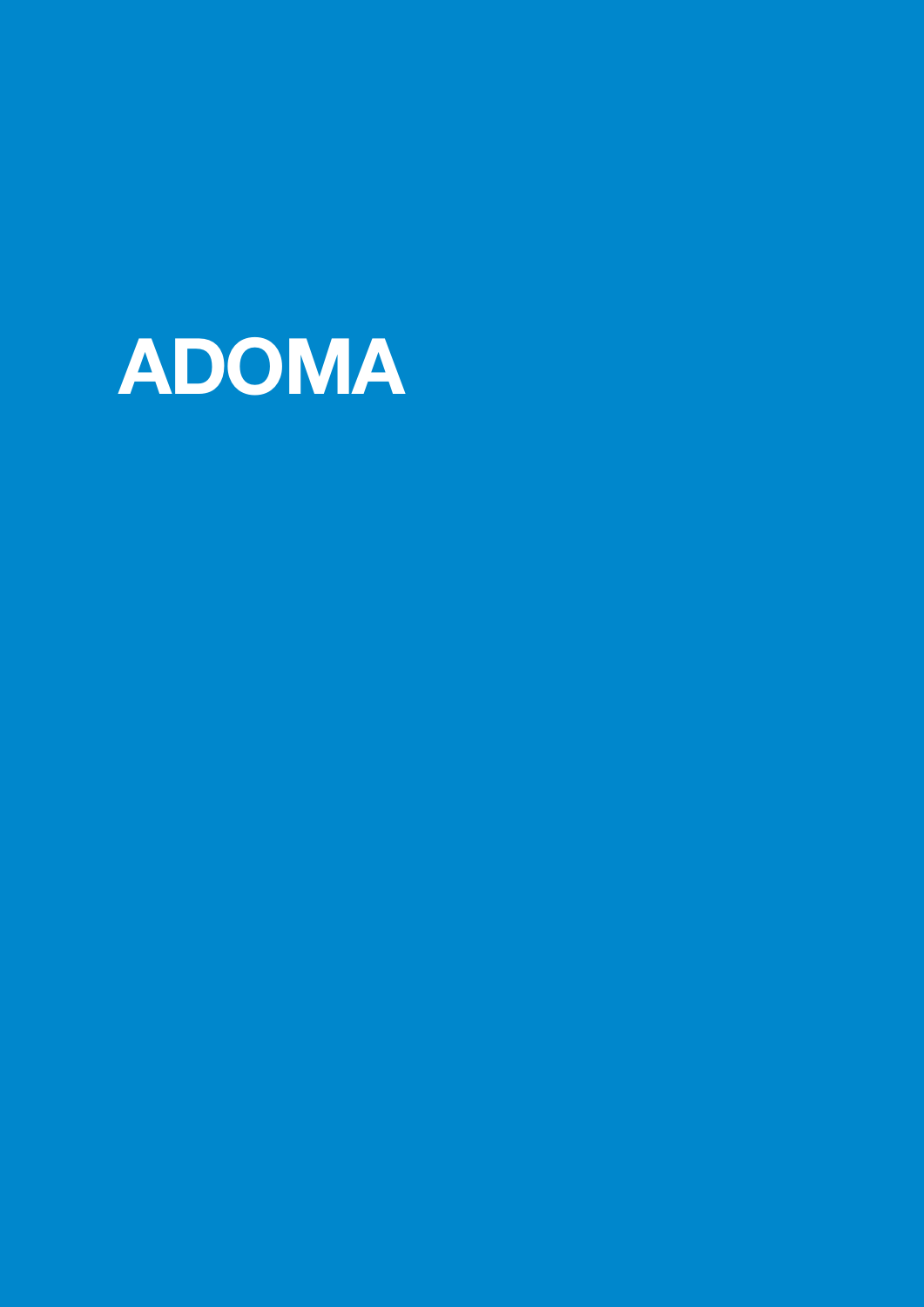# INCOME STATEMENT

Net profit declined by €17.4 million year on year to €24.7 million.

EBIT was €6.4 million lower than in 2020 (i.e., €46.9 million in 2021 versus €53.3 million in 2020), mainly reflecting:

- a €5.9 million increase in operating income that included a €5.5 million increase in revenue driven by the supported accommodation and housing activity (+€4.9 million) and asylum-seeker accommodation activity (+€2.9 million), offset by the €0.8 million decrease in emergency accommodation facilities and a €1.5 million impact related to disposals.
- a €12.4 million increase in operating expenses attributable to:
- a €5.4 million increase in personnel expenses (new hires, a new holiday bonus and mandatory annual negotiations;
- an increase of €4.8 million in water, electricity and heating expenses due to higher electricity consumption and a return to normal patterns of water consumption after an unusual 2020;
- an increase in other operating expenses of €5.9 million due to lower earnings from the Hemisphère programme and costs generated by asbestos mapping;
- a  $\in$ 3 million drop in taxes and other levies due to a fall in the rate of French territorial economic contribution tax (CET), which generated a positive amount of €1.8 million, and a €0.6 million decrease in contribution payments into the social rental housing guarantee fund (CGLLS). There were also property tax savings after land charge registers were updated and a number of sites were demolished.
- Non-recurring profit was down by €11.3 million year on year, mainly reflecting lower gains on disposals and the release of an impairment provision in 2020 following disposal of the assets.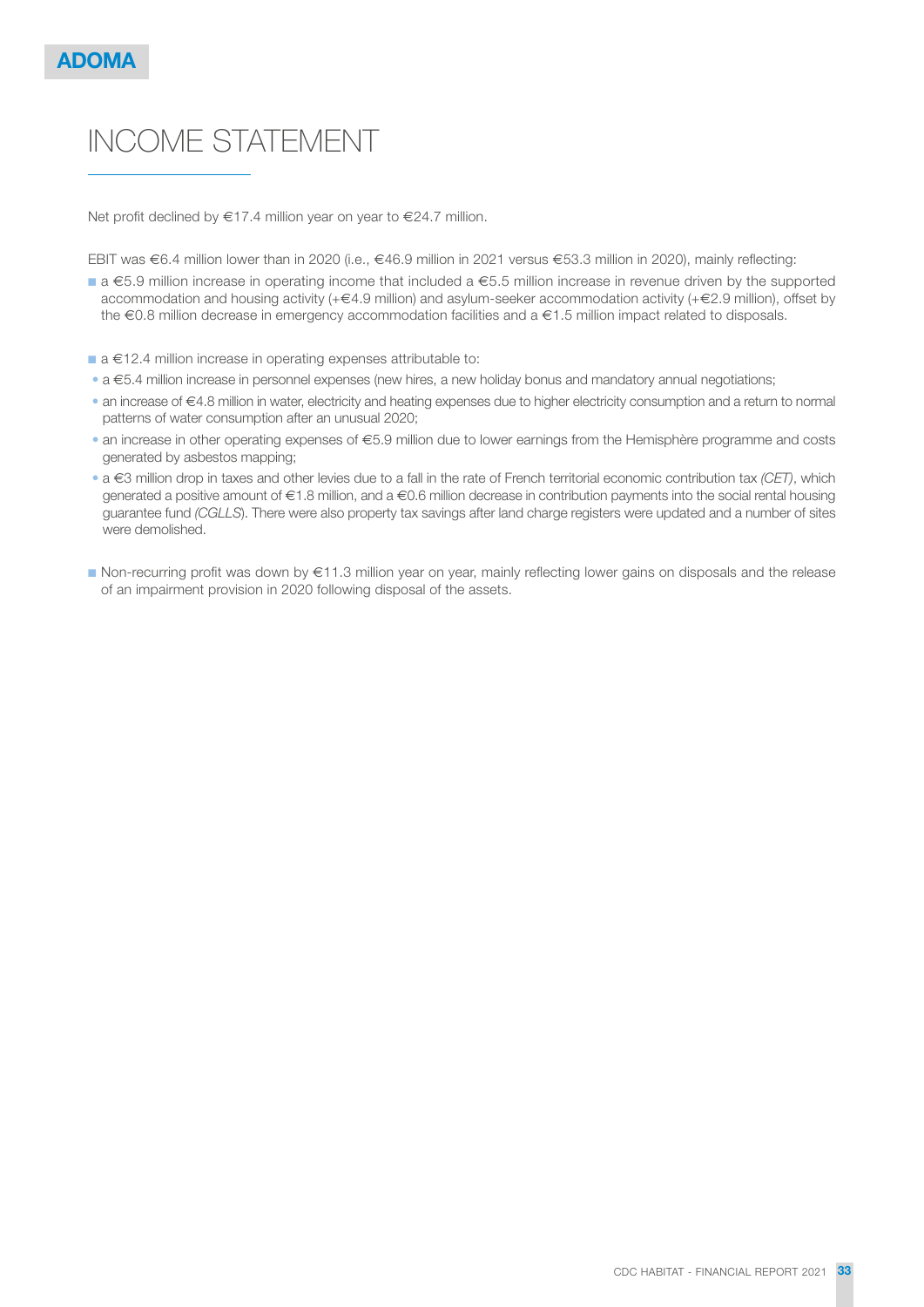| <b>Income statement</b>                                                |                      |                      |             | in $\epsilon$ M |
|------------------------------------------------------------------------|----------------------|----------------------|-------------|-----------------|
|                                                                        | <b>Reported 2020</b> | <b>Reported 2021</b> | △ 2021/2020 | △ 2021/2020     |
| <b>REVENUE</b>                                                         | 448.5                | 454.0                | 5.5         | 1%              |
| Own work capitalised                                                   | 2.5                  | 3.4                  | 0.8         | 34%             |
| Operating subsidy                                                      | 21.6                 | 21.0                 | $-0.6$      | $-3%$           |
| Reversal of prov. for investment subsidy                               | 16.6                 | 17.1                 | 0.5         | 3%              |
| Other income                                                           | 2.2                  | 1.9                  | $-0.3$      | $-14%$          |
| <b>OPERATING INCOME</b>                                                | 491.4                | 497.3                | 5.9         | 1%              |
| Water, electricity & heating                                           | $-51.4$              | $-56.3$              | $-4.8$      | 9%              |
| General maintenance (excluding major upkeep &<br>repairs)              | $-27.1$              | $-27.0$              | 0.1         | $0\%$           |
| Building upkeep & cleaning                                             | $-26.3$              | $-24.2$              | 2.1         | $-8%$           |
| Major upkeep & repairs                                                 | $-2.5$               | $-2.9$               | $-0.4$      | 16%             |
| Rent expense                                                           | $-33.9$              | $-33.1$              | 0.8         | $-2%$           |
| Security and caretaking services                                       | $-7.8$               | $-8.0$               | $-0.3$      | 3%              |
| Other operating expenses                                               | $-33.0$              | $-39.0$              | $-5.9$      | 18%             |
| Taxes other than on income                                             | $-28.4$              | $-25.5$              | 3.0         | $-10%$          |
| Personnel expenses                                                     | $-148.5$             | $-154.0$             | $-5.4$      | 4%              |
| Additions to/reversals of depreciation, amortisation<br>and provisions | $-79.1$              | $-80.6$              | $-1.5$      | 2%              |
| <b>TOTAL OPERATING EXPENSES</b>                                        | $-438.1$             | $-450.4$             | $-12.4$     | 3%              |
| <b>EBIT</b>                                                            | 53.3                 | 46.9                 | $-6.4$      | $-12%$          |
| <b>NET FINANCIAL EXPENSE</b>                                           | $-9.7$               | $-9.7$               | 0.0         | 0%              |
| <b>PROFIT FROM ORDINARY ACTIVITIES</b>                                 | 43.6                 | 37.2                 | $-6.4$      | $-15%$          |
| <b>NON-RECURRING PROFIT (LOSS)</b>                                     | 6.4                  | $-5.0$               | $-11.3$     | $-178%$         |
| Income tax and employee profit-sharing                                 | $-7.8$               | $-7.6$               | 0.2         | $-3%$           |
| <b>NET PROFIT</b>                                                      | 42.2                 | 24.7                 | $-17.4$     | $-41%$          |

| <b>All activities</b>                                      |       | in $\epsilon$ M excluding PCI |
|------------------------------------------------------------|-------|-------------------------------|
|                                                            | 2020  | 2021                          |
| Revenue                                                    | 448.5 | 454.0                         |
| Fees and rents (including internally-billed fees)          | 319.9 | 323.4                         |
| <b>EBITDA</b>                                              | 113.5 | 110.1                         |
| EBITDA margin (EBITDA/Revenue)                             | 25.3% | 24.3%                         |
| EBITDA / Fees and rents (including internally-billed fees) | 35.5% | 34.0%                         |
|                                                            |       |                               |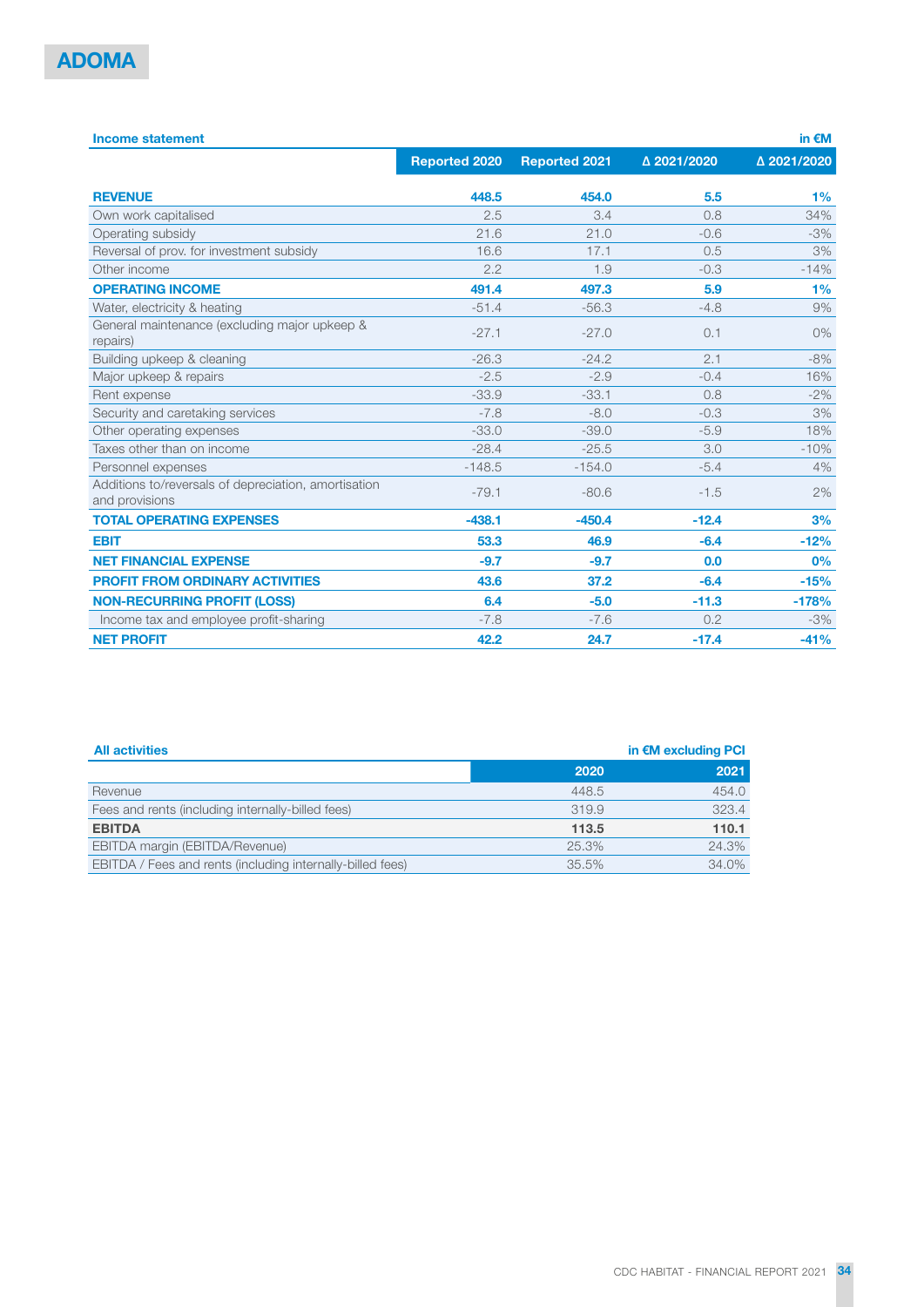# BALANCE SHEET

Equity (excluding government grants) represented 23% of the total balance sheet, which was stable in comparison to 2020.

Cash and cash equivalents totalled €169 million at end-2021, which was €17 million higher than at end-2020.

Long-term working capital, representing the difference between long term assets and long-term fixed assets, is a measure of surplus available resources. It rose from €132 million in 2020 to €147 million in 2021 because equity and borrowings increased faster than investment expenditure. Ratios of debt to revenue and to fees and rents edged up slightly by 0.1 point, to 1.8 and 2.5 respectively.

| <b>Balance sheet</b>                      |                      |                      | in $\n  EM\n$ |
|-------------------------------------------|----------------------|----------------------|---------------|
|                                           | <b>Reported 2020</b> | <b>Reported 2021</b> | △ 2021/2020   |
| <b>ASSETS</b>                             |                      |                      |               |
| Uncalled subscribed capital               | 0.0                  | 0.0                  | 0.0           |
| Rental property                           | 1,814.6              | 1,922.1              | 107.5         |
| Renovation and building work in-progress  | 0.0                  | 0.0                  | 0.0           |
| Non-current assets                        | 1,814.6              | 1,922.1              | 107.5         |
| Cash and cash equivalents                 | 151.9                | 169.1                | 17.1          |
| Inventories and trade accounts receivable | 178.1                | 169.7                | $-8.4$        |
| <b>TOTAL ASSETS</b>                       | 2,144.6              | 2,260.9              | 116.3         |
| <b>EQUITY AND LIABILITIES</b>             |                      |                      |               |
| Capital and reserves                      | 446.3                | 488.5                | 42.2          |
| Profit (loss) for the period              | 42.2                 | 24.7                 | $-17.4$       |
| Subsidies and government grants           | 513.6                | 543.9                | 30.3          |
| Regulated provisions                      | 0.1                  | 0.1                  | 0.0           |
| <b>Total equity</b>                       | 1,002.2              | 1,057.2              | 55.0          |
| Provisions for contingencies and losses   | 41.8                 | 44.8                 | 2.9           |
| Non-current borrowings                    | 902.1                | 967.1                | 65.0          |
| Current borrowings                        | 34.8                 | 34.2                 | $-0.6$        |
| Other payables                            | 158.2                | 151.6                | $-6.6$        |
| PCA renewal of conventions                | 5.5                  | 6.0                  | 0.5           |
| <b>TOTAL EQUITY AND LIABILITIES</b>       | 2,144.6              | 2,260.9              | 116.3         |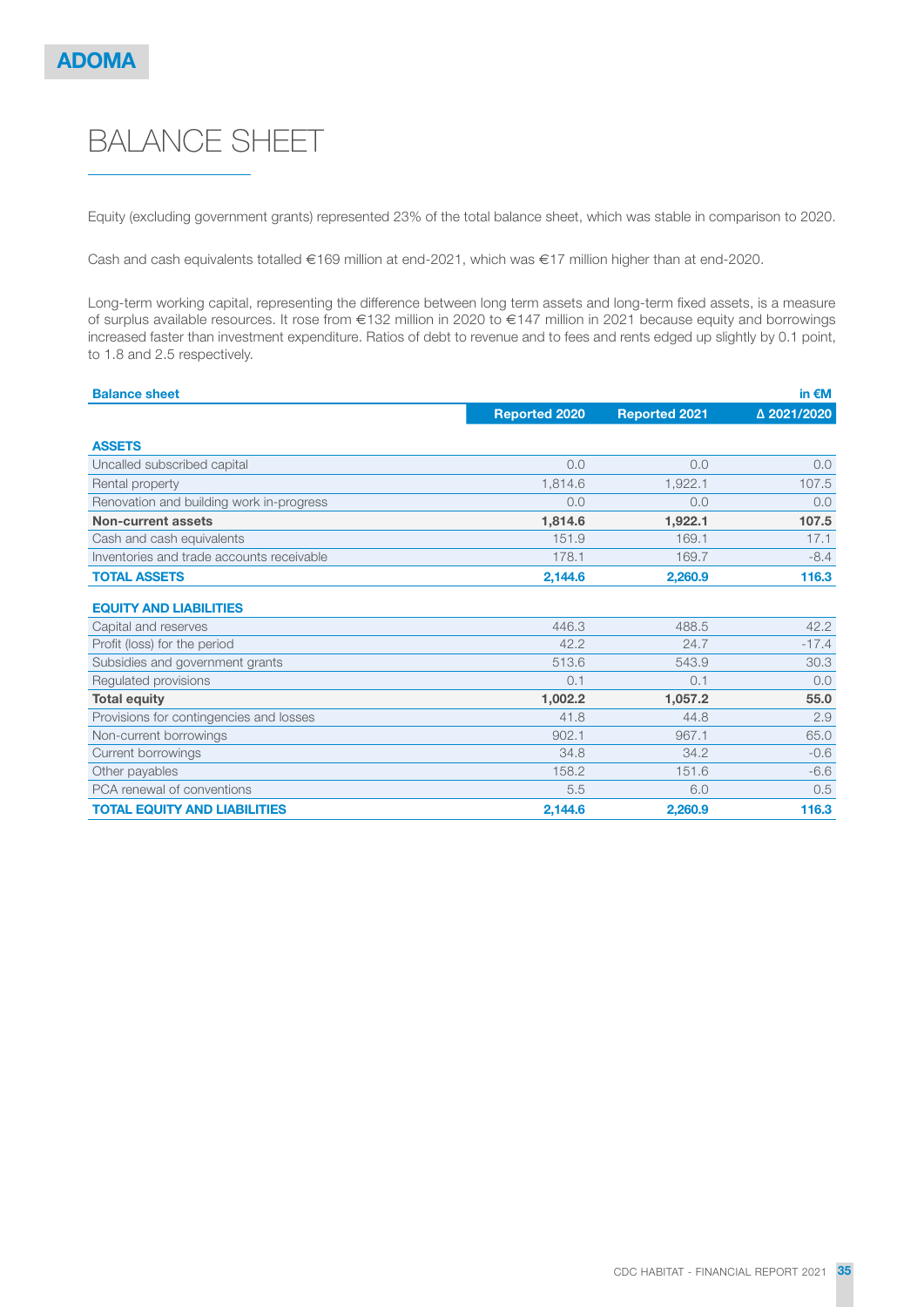# FREE CASH FLOW

Gross cash flow from operating activities fell by an amount of €5 million, from €101.8 million in 2020 to €96.8 million at end-2021.

Net operating cash flow came out at €35.4 million, €2.4 million higher than last year, due mainly to the increase in borrowings used to finance the cost of building components (less equity used).

Cash proceeds on disposals fell by half (i.e., €10.3 million compared to €20.9 million in 2020) due to lower volumes of disposals.

Free cash flow (i.e., surplus cash after disposals, equity invested in development and early repayments) came out at €13.9 million.

| <b>Free cash flow</b>                                                |                         |                         | in $\epsilon$ M |
|----------------------------------------------------------------------|-------------------------|-------------------------|-----------------|
|                                                                      | <b>Reported</b><br>2020 | <b>Reported</b><br>2021 | Δ<br>2021/2020  |
|                                                                      |                         |                         |                 |
| Cash flow from operating activities                                  | 101.8                   | 96.8                    | $-5.0$          |
| Repayment of principal                                               | $-35.6$                 | $-37.8$                 | $-2.3$          |
| <b>GROSS OPERATING CASH FLOW</b>                                     | 66.3                    | 59.0                    | $-7.2$          |
| Equity invested in building components (including moveable property) | $-33.3$                 | $-23.6$                 | 9.6             |
| <b>NET OPERATING CASH FLOW</b>                                       | 33.0                    | 35.4                    | 2.4             |
| Cash proceeds on disposals                                           | 20.9                    | 10.3                    | $-10.6$         |
| Equity invested in development                                       | $-16.1$                 | $-6.7$                  | 9.4             |
| Other early repayments                                               | $-5.4$                  | $-25.0$                 | $-19.6$         |
| <b>FREE CASH FLOW</b>                                                | 32.4                    | 13.9                    | $-18.4$         |
| Equity financing                                                     | 0.0                     | 0.0                     | 0.0             |
| <b>FREE CASH FLOW AFTER EQUITY FINANCING</b>                         | 32.4                    | 13.9                    | $-18.4$         |